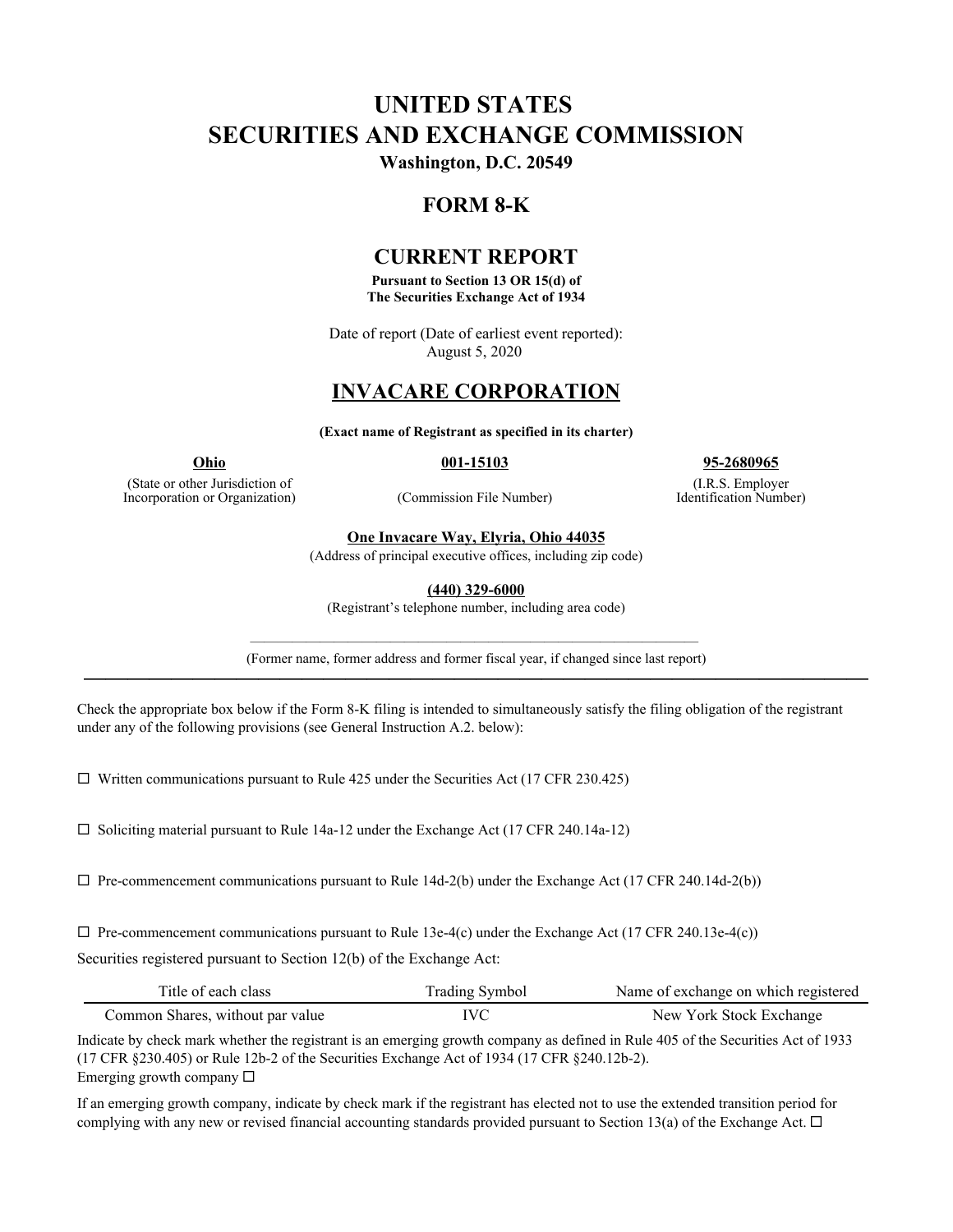#### **Item 2.02. Results of Operations and Financial Condition.**

On August 5, 2020, the Company issued a press release regarding its financial results for the three and six months ended June 30, 2020. The press release is furnished herewith as Exhibit 99.1.

The attached press release contains certain non-GAAP financial measures, which are further described therein. In the press release, the Company has provided a reconciliation of the non-GAAP financial measures to the most directly comparable GAAP financial measure.

## **Item 9.01. Financial Statements and Exhibits.**

(d) Exhibits.

Exhibit Number Description of Exhibit

99.1 Press Release, dated August 5, 2020, regarding financial results for the three and six months ended June 30, 2020.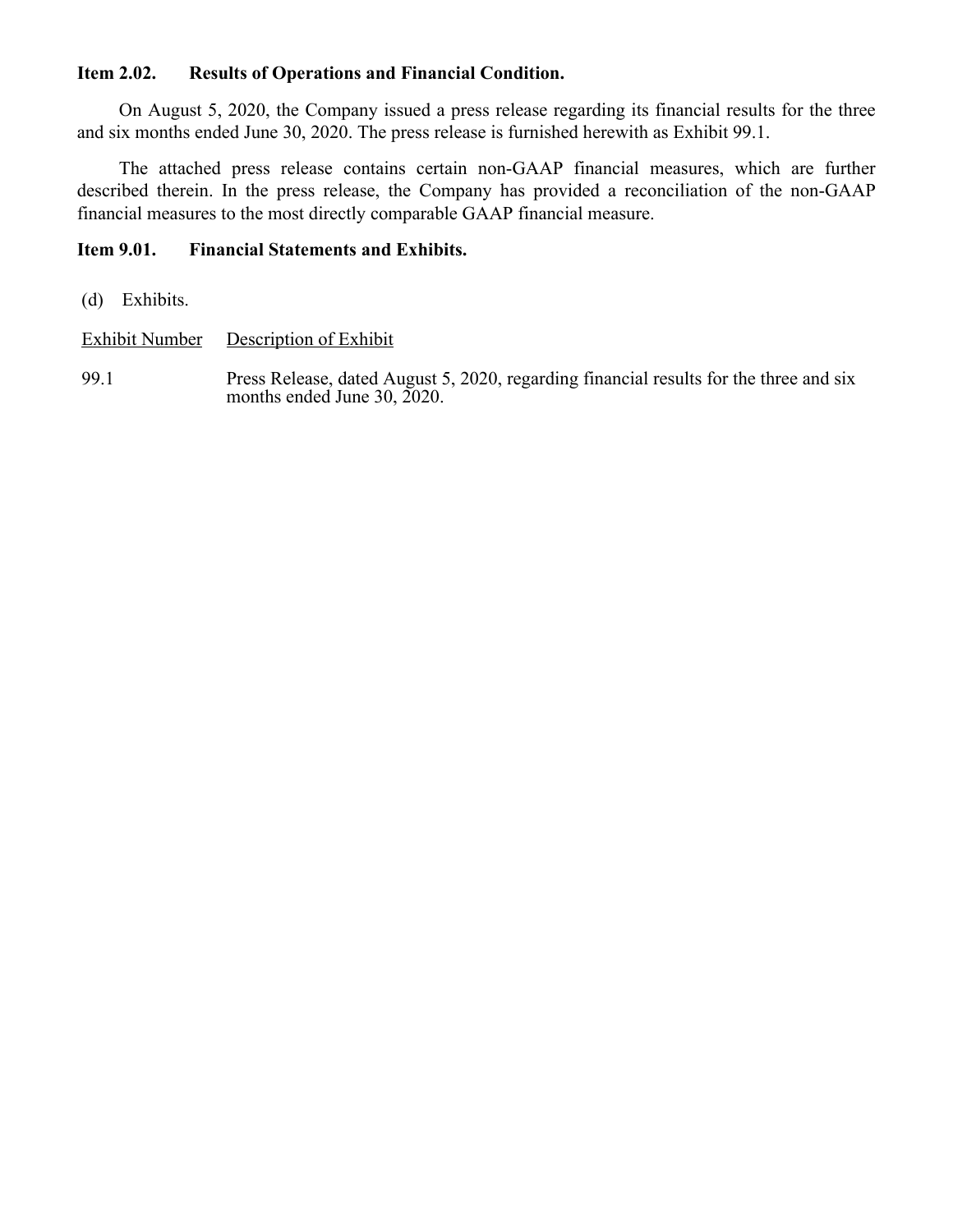# SIGNATURE

Pursuant to the requirements of the Securities Exchange Act of 1934, as amended, the registrant has duly caused this report to be signed on its behalf by the undersigned hereunto duly authorized.

# INVACARE CORPORATION (Registrant)

Date: August 5, 2020 By: *By:* /s/ Kathleen P. Leneghan Name: Kathleen P. Leneghan Title: Senior Vice President and Chief Financial Officer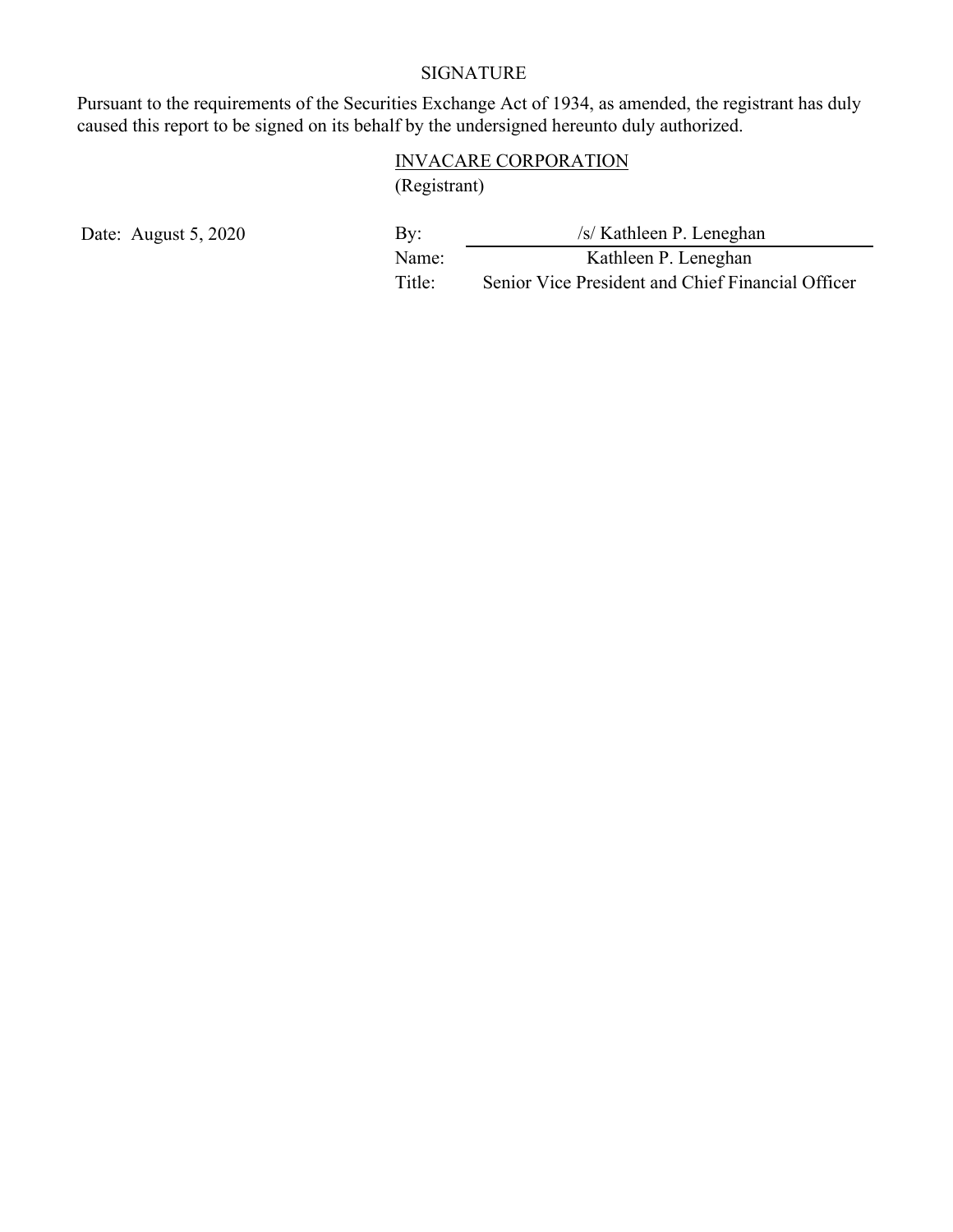# **Exhibit Index**

Exhibit Number Description of Exhibit

Press Release, dated August 5, 2020, regarding financial results for the three and six months ended June 30, 2020.

[99.1](wurl://docs.v1/doc:86c9eae6d2fd47e288e9ceb8d68ffe5f)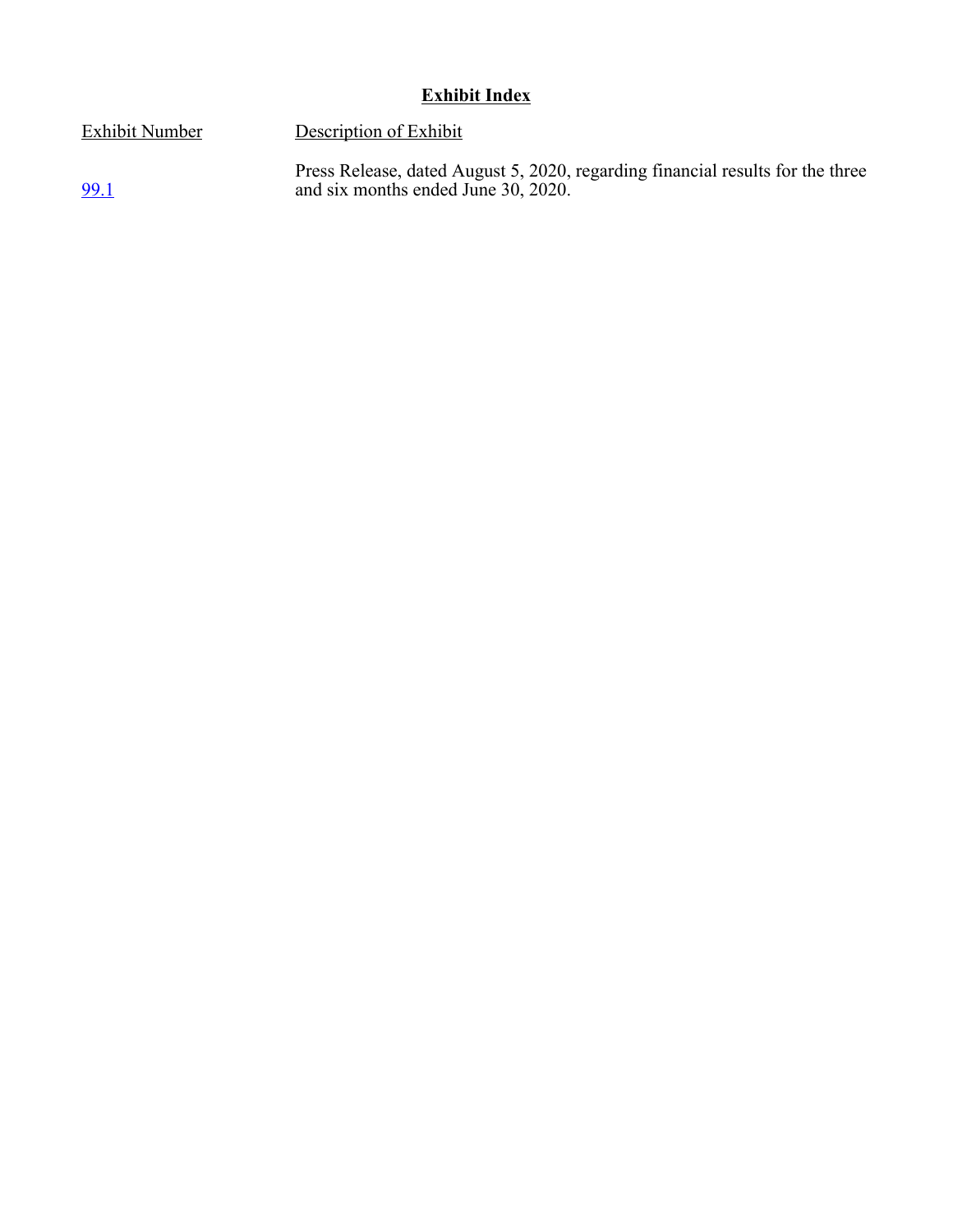#### **Exhibit 99.1**

## **INVACARE REPORTS RESULTS FOR SECOND QUARTER 2020**

# **Improved profitability driven by transformation initiatives and pandemic response Reintroduces new full-year guidance with profitability and free cash flow in line with prior year**

**ELYRIA, Ohio - (August 5, 2020) -** Invacare Corporation (NYSE: IVC) ("Invacare" or the "company") today reported results for the quarter ended June 30, 2020.

#### **Key Metrics (2Q20 versus 2Q19\*)**

- Reported net sales decreased 16.8% to \$196.3 million and constant currency net sales<sup>(a)</sup>, which excludes the Dynamic Controls divestiture, decreased 12.9%.
	- Revenue growth in respiratory and bed products was more than offset by declines in mobility and seating and other products within the lifestyle product category.
	- Sales of mobility and seating and non-bed lifestyle products were significantly impacted by the pandemic, with public health measures in certain geographies severely limiting access to healthcare professionals and institutions needed for certain product selections.
- Gross profit as a percent of net sales increased 130 basis points to 28.9%, attributable to previously executed cost improvement initiatives, and favorable product mix, partially offset by unfavorable foreign exchange.
- Reported SG&A expenses improved by \$10.9 million, or 15.9%, and constant currency SG&A<sup>(b)</sup> improved by \$8.8 million, or 13.2%, driven primarily by reduced employment costs, and reduced commercial expenses.
- Operating loss improved by \$2.3 million, or over 50%, to a loss of \$2.2 million due to reduced SG&A expenses, partially offset by higher restructuring costs.
- GAAP loss per share was \$0.48 compared to a loss per share of \$0.38. GAAP loss per share for 2Q20 included \$6.6 million or \$0.19 per share related to debt extinguishment including debt finance charges and fees. Excluding this item, GAAP loss per share improved \$0.09. Adjusted net loss per share<sup>(c)</sup> was \$0.21 compared to adjusted net loss per share of \$0.31.
- Adjusted EBITDA<sup>(d)</sup> improved by \$3.0 million, or 84.3%, to \$6.6 million driven by reduced SG&A expenses and improved gross profit as a percent of net sales, which represents the 11th consecutive quarter of year-over-year improvement.
- Free cash flow<sup>(e)</sup> usage was \$1.9 million, an increase of \$2.1 million primarily due to increased capital expenditures. Sequentially, free cash flow improved by \$10.1 million.

\* Date format is quarter and year in each instance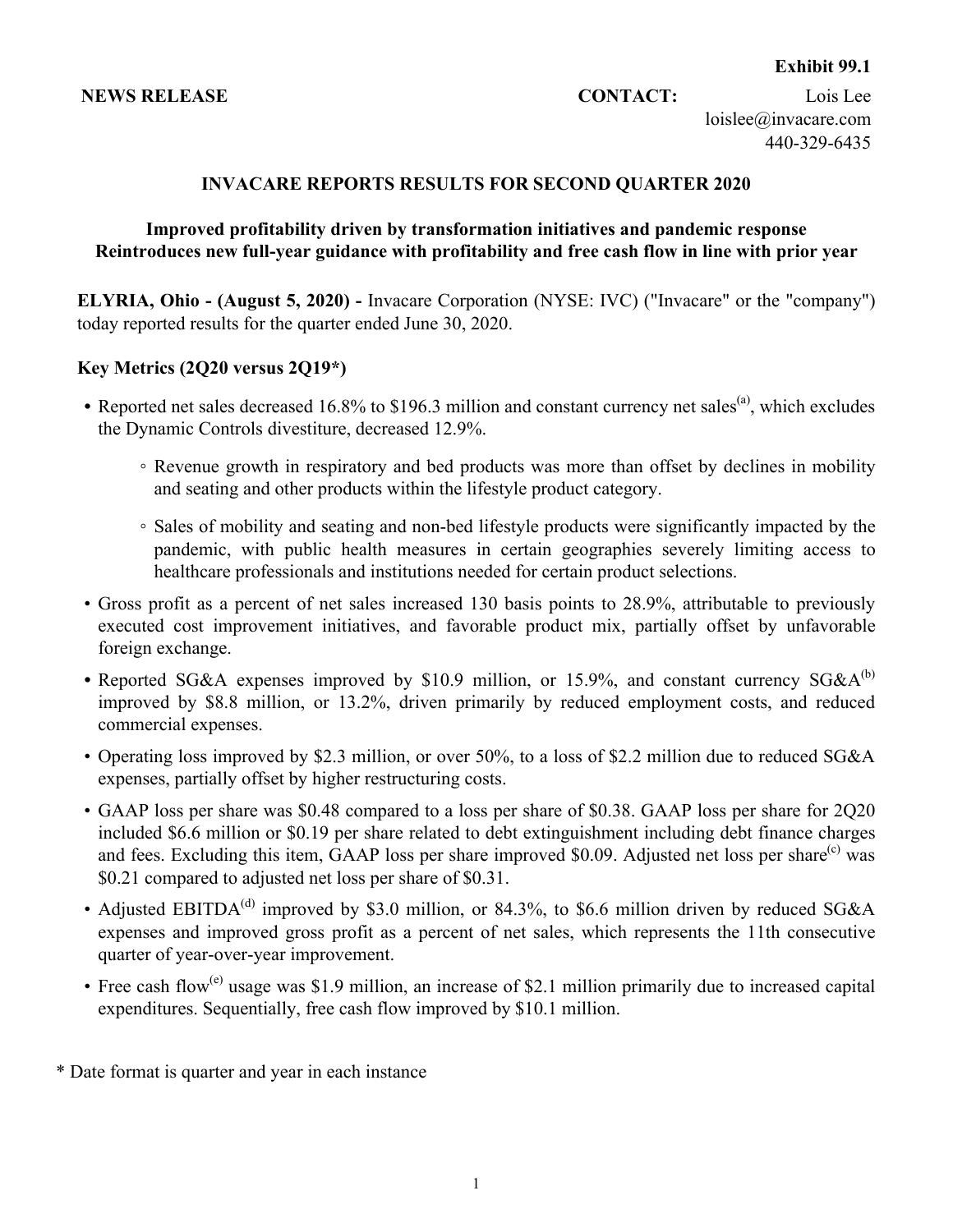| (in millions USD)                  | <b>2Q20</b> | <b>2Q19</b> | <b>S</b> Change<br>Fav/(Unfav) | % Change<br>Fav/(Unfav) |
|------------------------------------|-------------|-------------|--------------------------------|-------------------------|
| Net Sales                          | \$196.3     | \$235.9     | \$(39.6)                       | $(16.8)\%$              |
| <b>Constant Currency Net Sales</b> | \$201.4     | \$231.3     | \$(29.9)                       | $(12.9)\%$              |
| Gross Profit % of Net Sales        | 28.9%       | 27.6%       |                                | 130 bps                 |
| Gross Profit                       | \$56.7      | \$65.1      | \$(8.4)                        | $(12.9)\%$              |
| Reported SG&A                      | \$57.4      | \$68.3      | \$10.9                         | 15.9%                   |
| Constant Currency SG&A             | \$58.3      | \$67.1      | \$8.8                          | 13.2%                   |
| <b>Operating Loss</b>              | \$(2.2)     | \$(4.5)     | \$2.3                          | $50.4\%$                |
| Free Cash Flow                     | \$(1.9)     | \$0.3       | \$(2.1)                        | $- -$                   |
| <b>Adjusted EBITDA</b>             | \$6.6       | \$3.6       | \$3.0                          | 84.3%                   |

## **Key Financial Results (2Q20 versus 2Q19)**

#### **Executive Summary**

"I am pleased with our execution as we continue to navigate the current challenging environment while transforming Invacare for the long-term. We achieved higher year-over-year Adjusted EBITDA for the 11th consecutive quarter and have established a strong track record of continued improvement, despite a pandemic which reduced constant currency net sales by almost 13%. This accomplishment is a testament to our prior transformation initiatives, which have positioned Invacare to regain market leadership and continue to drive improved profitability," commented Matt Monaghan, chairman, president and chief executive officer. "I am grateful for all of our associates who remain committed to keeping our workplace safe and productive in these uncertain times."

During the quarter, the company delivered an 84% improvement in Adjusted EBITDA as we overcame significant supply chain challenges to deliver products that were in higher demand as a result of the pandemic. At the same time, we effectively shed costs and managed cash in the areas of the business that experienced lower demand due to healthcare access restrictions and quarantine measures. Profitability expanded in spite of lower net sales and supply chain challenges caused by the pandemic, driven by stronger gross profit as a percentage of sales resulting from favorable sales mix of higher acuity products, as well as cost savings from continuous improvement initiatives and reduced SG&A expense.

As the pandemic persists and geographic markets react differently, we will continue to be responsive and make adjustments while being ready to react quickly to the recovery in the parts of the business negatively affected by public health restrictions. In addition, our team remains focused on executing long-term transformational initiatives that will continue to improve business results. In particular, we have developed and are in the process of launching a full pipeline of new and innovative products, such as the MPS Mini Maxx wheelchair with standing capabilities and the SMOOV one<sup>TM</sup> power add-on. We also remain on track with previously announced initiatives that will increase operational efficiencies, including our global IT modernization and plant consolidation in Germany.

Looking ahead, we see encouraging signs that the markets are recovering, albeit slowly, as quotes and orders for mobility and seating products are improving in the major markets we serve. Meanwhile, we continue to experience sustained demand for respiratory products. As pandemic-related quarantining restrictions loosen, we expect consolidated net sales to improve sequentially, driven by renewed access to healthcare professionals with new products that have novel features and superior clinical value," concluded Monaghan.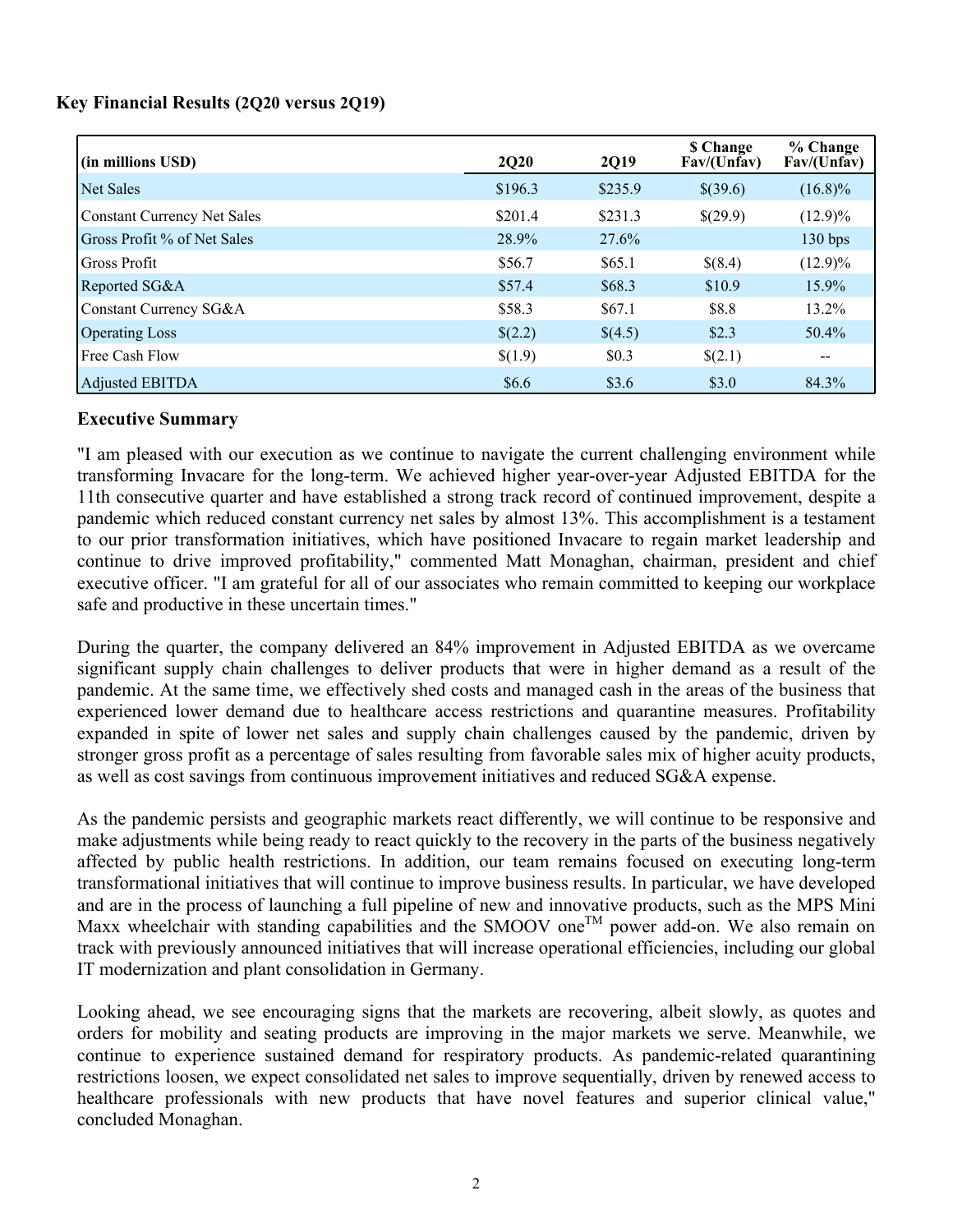Kathy Leneghan, senior vice president and chief financial officer stated, "We delivered strong year-overyear and sequential improvement in Adjusted EBITDA by taking actions that balanced lower sales with reduced SG&A expenses. Sequential improvement in free cash flow was driven by higher profitability, access to government-based programs that helped mitigate the impact of the pandemic, and other cost saving actions, partially offset by higher inventory balances. As a result of the sudden decline in sales as a result of the pandemic and our long-lead supply chain, inventory increased during the quarter which we expect to convert into cash over the next several quarters. Finally, in June, we took an important step to reduce short-term debt by completing a convertible notes exchange, that extended the maturity of a significant portion of our near-term debt to November 2024, thereby enhancing our financial flexibility."

#### **2020 Guidance**

Consolidated net sales are expected to improve sequentially with the loosening of public health restrictions, resumption of access to clinics and elective care, and adoption of new products. Accordingly, we expect lower net sales than the same periods in 2019. The company is already experiencing elevated quote and order rates in 3Q20 for mobility and seating products globally compared to the run rate in 2Q20. In addition, the company continues to experience strong demand for its respiratory products which provide therapeutic value for people experiencing symptoms of COVID-19.

As a result, the company is reintroducing the following annual guidance for 2020:

- Reported net sales in the range of \$810 to \$840 million;
- Adjusted EBITDA similar to prior year, in the range of \$27 to \$30 million; and
- Free cash flow usage in line with prior year, in the range of \$7 to \$10 million.

#### **2020 Operating Assumptions**

On a consolidated basis, sales of respiratory products are expected to remain elevated as the pandemic persists. Mobility and seating product sales are expected to recover due to renewed access to healthcare facilities and resumption of elective care, while sales of bed systems are expected to return to prepandemic levels.

The magnitude of the recovery is different by region and is dependent on restoration of access to healthcare and lifting of public health restrictions. The company's key markets in Europe, primarily the UK, France, and Germany, continue to have more stringent quarantine restrictions in place than in the United States. As a result, consolidated net sales are expected to improve sequentially, but to end at lower levels than the prior year. By segment, net sales in Europe are expected to recover slowly and to be below the prior year by the mid-teens; and North America net sales are expected to be below the prior year by low single-digits.

In 2Q20, gross margin expanded partially driven by a favorable shift towards higher acuity products. In sequential periods, gross margins may reduce modestly as sales return to a more normalized mix ahead of other cost reductions. Selling expenses are expected to grow sequentially in support of higher sales. Other SG&A expenses are also expected to increase as the business recovers to higher levels; however, the company will continue to take actions to manage its cost structure from a long-term perspective.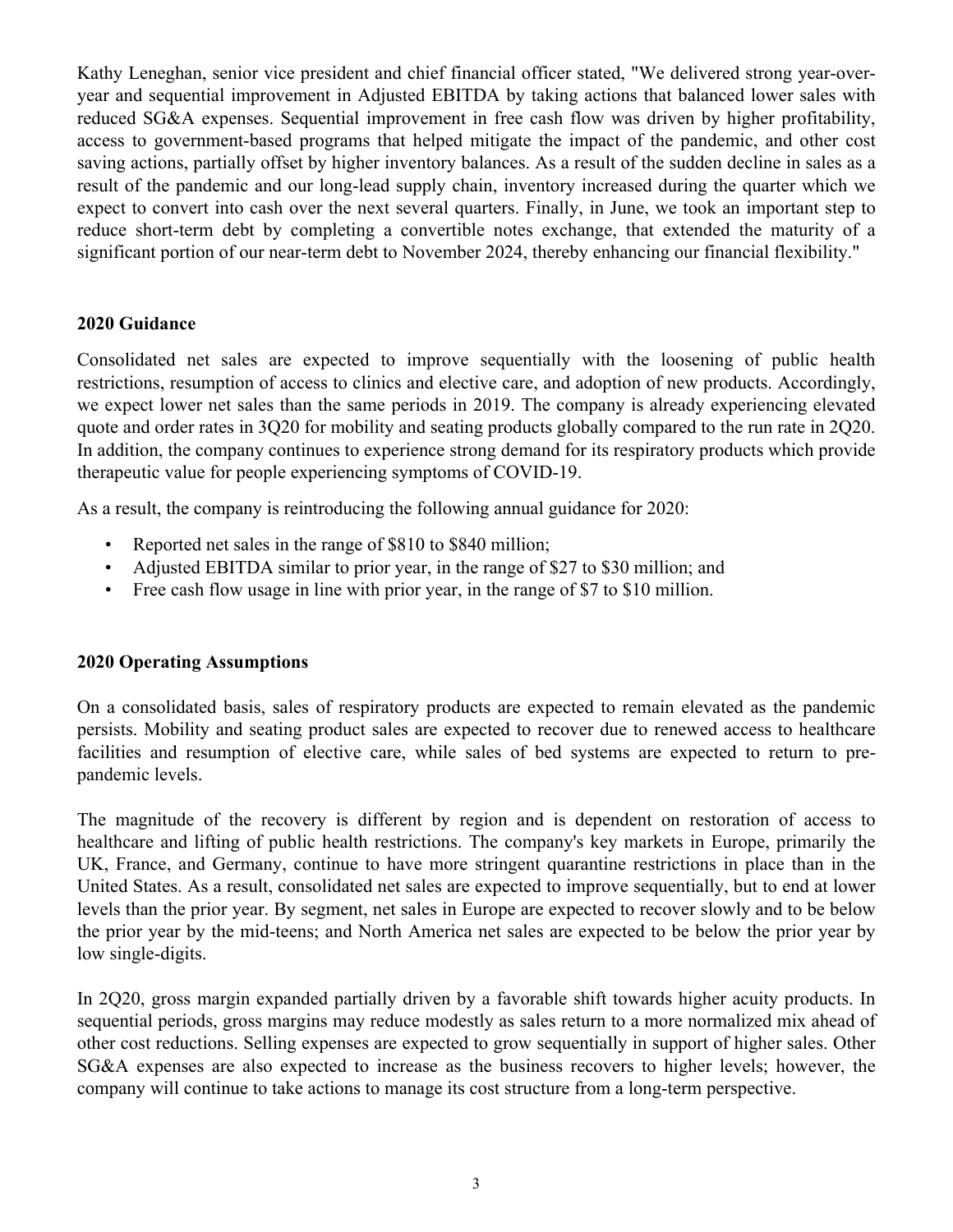Profitability is expected to improve sequentially as a result of higher revenue and initiatives in supply chain and freight to expand gross profit, partially offset by unfavorable product mix and higher SG&A expenses.

| 2Q20 Segment Results versus 2Q19 |  |  |  |  |  |
|----------------------------------|--|--|--|--|--|
|----------------------------------|--|--|--|--|--|

| $(iin$ millions USD) |             |             | <b>Net Sales</b>                          |                           | <b>Operating Income (Loss)</b> |                   |             |               |  |
|----------------------|-------------|-------------|-------------------------------------------|---------------------------|--------------------------------|-------------------|-------------|---------------|--|
|                      |             |             | <b>Reported Currency</b><br>$\frac{6}{6}$ | Constant<br>$\frac{6}{9}$ |                                |                   |             | $\frac{6}{6}$ |  |
|                      | <b>2020</b> | <b>2019</b> | Change                                    | Change                    |                                | <b>2Q20</b>       | <b>2Q19</b> | <b>Change</b> |  |
| Europe               | 101.9 S     | 134.0       | $(24.0)\%$                                | $(20.7)\%$                | $\mathbb{S}$                   | $2.2 \text{ }$ \$ | 5.5         | $(60.3)\%$    |  |
| North America        | 86.6        | 89.6        | (3.3)                                     | (3.0)                     |                                | 4.8               | (1.2)       | $- -$         |  |
| All Other            | 7.8         | 12.3        | (36.4)                                    | 8.1                       |                                | (7.7)             | (7.4)       | (4.4)         |  |

*Europe* - Constant currency net sales decreased 20.7%, significantly impacted by the pandemic with public health restrictions in certain countries severely limiting access to healthcare professionals and institutions needed for certain product selections. These measures lowered sales for mobility and seating products most significantly, and, to a lesser extent, non-bed lifestyles products. Sales of these products were partially offset by growth in bed systems and respiratory products. Gross profit declined by \$9.6 million, or 90 basis points, driven by unfavorable product mix. Operating income decreased \$3.3 million due to reduced gross profit as result of lower net sales and unfavorable foreign exchange, partially offset by reduced SG&A expenses. The company recorded a gain of \$1.0 million from the sale of its Isny, Germany facility. The negative impact of foreign currency translation was \$0.7 million.

*North America* - Constant currency net sales decreased 3.0% with declines in sales of non-bed lifestyle products and sales of mobility and seating products, partially offset by increased sales of respiratory products. The decline in mobility and seating and non-bed lifestyle products was significantly impacted by the pandemic, with public health restrictions severely limiting access to healthcare professionals and institutions to provide certain products. While mobility and seating product sales declined by 12.0%, there was a benefit from favorable sales mix as power wheelchair product sales declined by approximately 1.0%. The decline in the category was driven primarily by lower sales of manual mobility and seating products. Gross profit improved \$2.4 million, or 230 basis points, driven by favorable product mix, and lower operational costs including reduced material and freight costs. Operating income improved by \$6.1 million primarily due to the benefit of reduced SG&A expenses.

*All Other* **-** Constant currency net sales in the Asia Pacific region increased 8.1% driven by growth in lifestyles and mobility and seating products, partially offset by lower sales of respiratory products. Operating loss for All Other includes the operating income of the Asia Pacific business, offset by unallocated SG&A expenses and intercompany eliminations. Operating loss for All Other increased \$0.3 million primarily driven by higher equity compensation expense, partially offset by improved operating income of the Asia Pacific business of \$0.9 million driven by net sales growth and reduced SG&A expenses.

#### **Financial Condition**

The company's cash and cash equivalents balances were \$104.2 million and \$80.1 million at June 30, 2020, and December 31, 2019, respectively. The change in cash was primarily the result of cash borrowed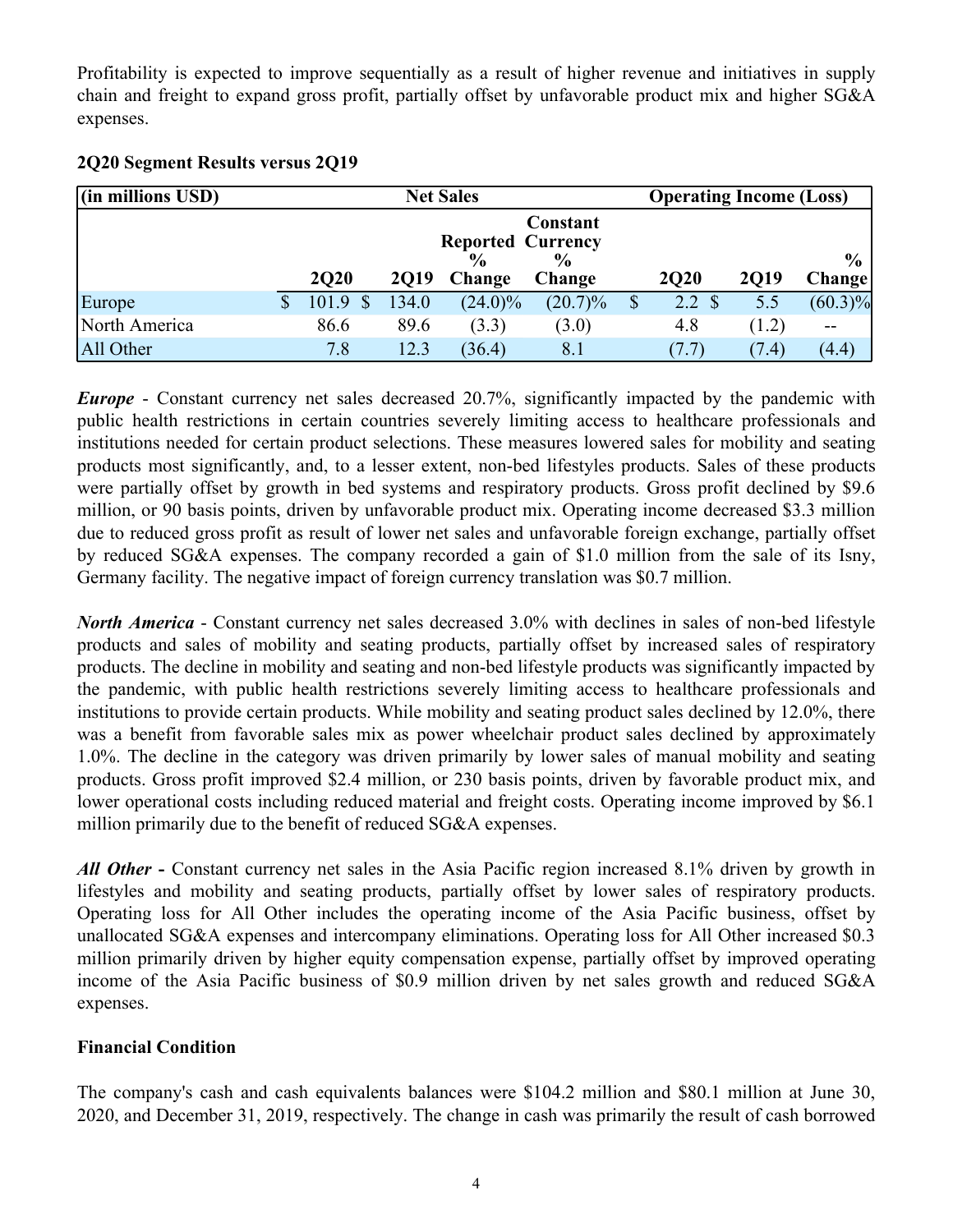on the bank credit facility and the proceeds from the divestiture of Dynamic Controls partially offset by cash used to fund operations, and cash paid to refinance a portion of the convertible debt in 2Q20.

Free cash flow usage was \$1.9 million, an increased usage of \$2.1 million compared to 2Q19. The change was primarily driven by increased capital expenditures. Inventory increased during the quarter as a consequence of the company's long-lead supply chain and purchase commitments that extended beyond the sudden downturn in sales as a result of the pandemic. The increase in inventory was partially offset by higher accounts payable, the benefit of payment deferrals related to VAT and payroll taxes, and employee bonus payments. The benefit of the VAT and payroll tax deferrals in 2Q20 was approximately \$9.9 million, the majority of which will be paid over the next four quarters. Sequentially, free cash flow improved by \$10.1 million as compared to 1Q20 as a result of higher profitability, access to governmentbased programs that assist in mitigating the impact of the pandemic, and other cost saving actions including reduced discretionary spending, partially offset by higher inventory balances.

#### **Conference Call and Webcast**

As previously announced, the company will provide a conference call and webcast for investors and other interested parties to review its second quarter 2020 financial results on Thursday, August 6, 2020 at 8:30 AM ET. Those wishing to participate in the live call should dial 888-882-4478, or for international callers https://ctevents.webex.com/ctevents/onstage/g.php?MTID=e382caf9af0234afaef1fe7f6910351c7. A copy of the webcast slide deck will be posted to www.invacare.com/investorrelations prior to the webcast.

A recording of the conference call can be accessed by dialing 888-203-1112 (U.S. and Canada) or 719-457-0820 (international callers) and entering the Conference ID Code 8985416, through August 14, 2020.

An archive of the webcast presentation will be posted at www.invacare.com/investorrelations 24 hours after the call.

#### **Upcoming Investor Events**

- August 17, 2020 Needham MedTech Healthcare Conference (Virtual)
- September 9, 2020 Baird Global Healthcare Conference (Virtual)
- September 16, 2020 Morgan Stanley Healthcare Conference (Virtual)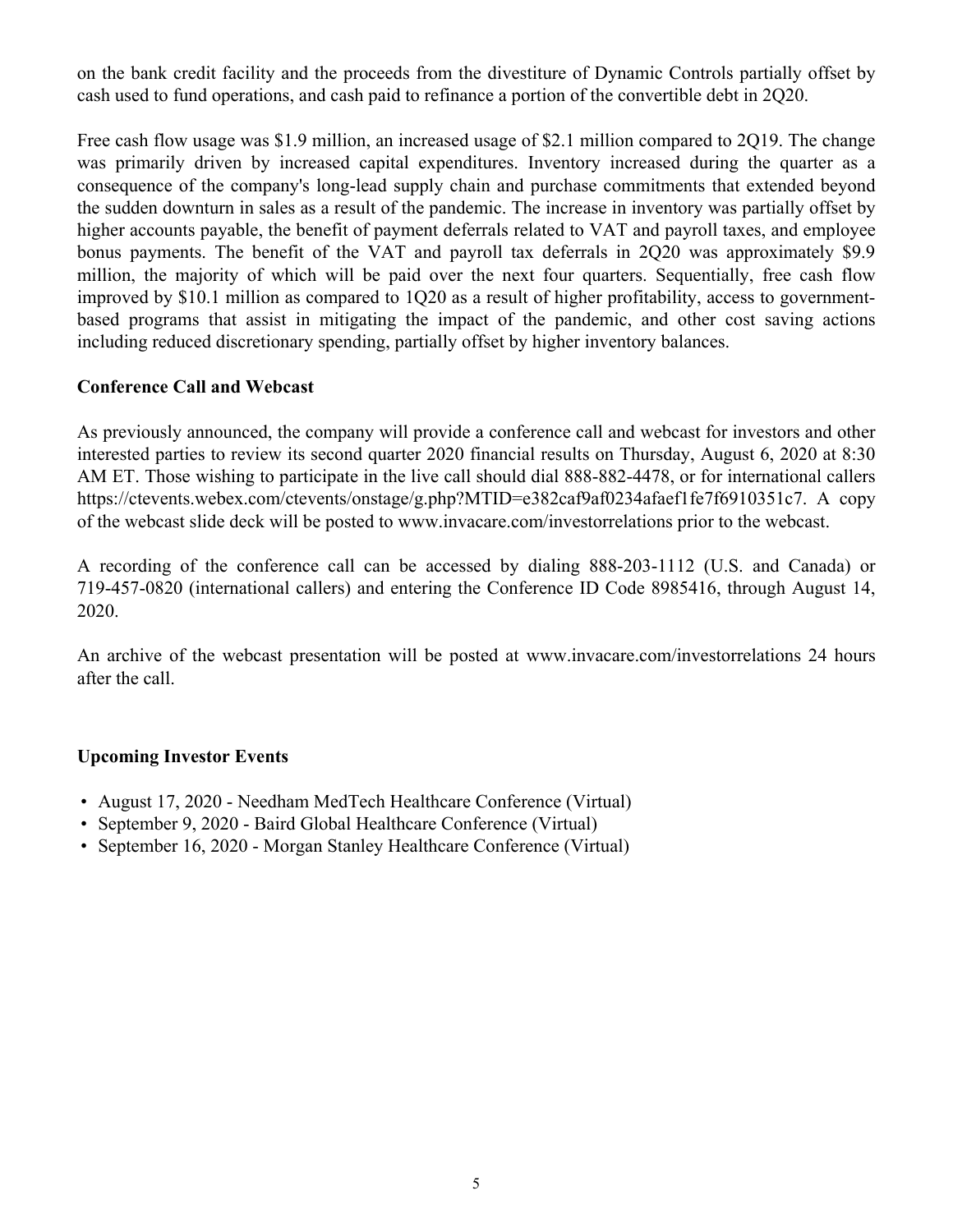#### **About Invacare Corporation**

Invacare Corporation (NYSE: IVC) ("Invacare" or the "company") is a leading manufacturer and distributor in its markets for medical equipment used in non-acute care settings. At its core, the company designs, manufactures and distributes medical devices that help people to move, breathe, rest, and perform essential hygiene. The company provides clinically complex medical device solutions for congenital (e.g., cerebral palsy, muscular dystrophy, spina bifida), acquired (e.g., stroke, spinal cord injury, traumatic brain injury, post-acute recovery, pressure ulcers) and degenerative (e.g., ALS, multiple sclerosis, chronic obstructive pulmonary disease (COPD), elderly, bariatric) ailments. The company's products are important parts of care for people with a wide range of challenges, from those who are active and involved in work or school each day and may need additional mobility or respiratory support, to those who are cared for in residential care settings, at home and in rehabilitation centers. The company sells its products principally to home medical equipment providers with retail and e-commerce channels, residential care operators, distributors, and government health services in North America, Europe, and Asia/Pacific. For more information about the company and its products, visit Invacare's website at www.invacare.com.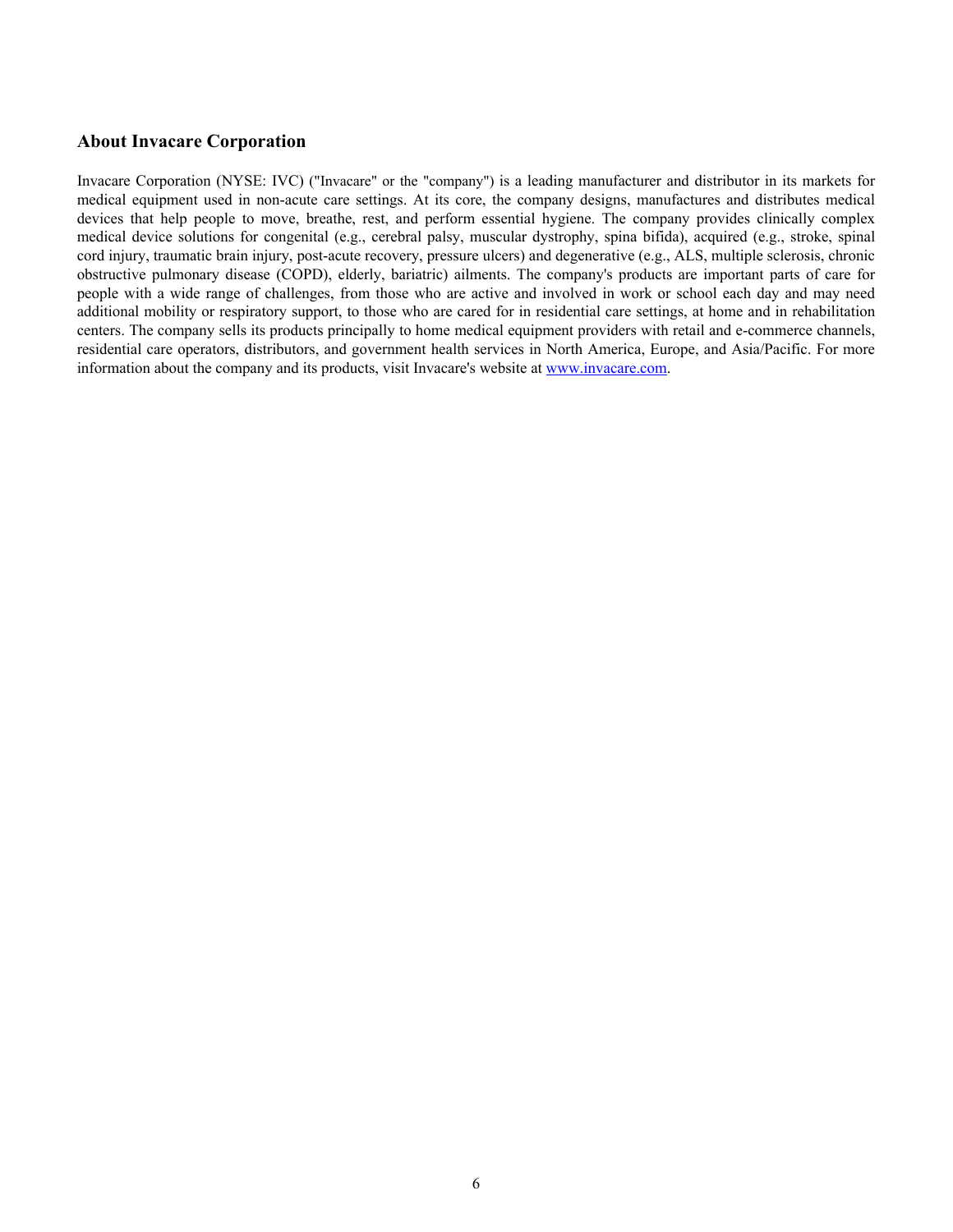*This press release contains forward-looking statements within the meaning of the "Safe Harbor" provisions of the Private Securities Litigation Reform Act of 1995. Forward-looking statements are those that describe future outcomes or expectations that are usually identified by words such as "will," "should," "could," "plan," "intend," "expect," "continue," "forecast," "believe," and "anticipate" and include, for example, statements related to the expected effects on the company's business of the COVID-19 pandemic; sales and free cash flow trends; the impact of contingency plans and cost containment actions; the company's liquidity and working capital expectations; the company's future financial results; and similar statements. Actual results may differ materially as a result of various risks and uncertainties, including the duration and scope of the COVID-19 pandemic, the restoration of access to healthcare and lifting of public health measures, and impact on the demand for the company's products; the ability of the company to obtain needed raw materials and components from its suppliers; actions that governments, businesses and individuals take in response to the pandemic, including mandatory business closures and restrictions on onsite commercial interactions; the impact of the pandemic and actions taken in response to the pandemic on global and regional economies and economic activity; the pace of recovery when the COVID-19 pandemic subsides; general economic uncertainty in key global markets and a worsening of global economic conditions or low levels of economic growth; the effects of steps the company takes to reduce operating costs; the inability of the company to sustain profitable sales growth, achieve anticipated improvements in segment operating performance, convert high inventory levels to cash or reduce its costs to maintain competitive prices for its products; lack of market acceptance of the company's new product innovations; circumstances or developments that may make the company unable to implement or realize the anticipated benefits, or that may increase the costs, of its current and planned business initiatives, in particular the key elements of its enhanced transformation and growth plan such as its new product introductions, additional investments in sales force and demonstration equipment, plant consolidation in Germany, supply chain actions and global information technology outsourcing and ERP implementation activities; possible adverse effects on the company's liquidity, including the company's ability to address future debt maturities, that may result from delays in the implementation of, any failure to realize benefits from, its current and planned business initiatives; adverse changes in government and third-party payor reimbursement levels and practices in the U.S.; adverse impacts of new tariffs or increases in commodity prices or freight costs; regulatory proceedings or the company's failure to comply with regulatory requirements or receive regulatory clearance or approval for the company's products or operations; adverse effects of regulatory or governmental inspections of the company's facilities at any time and governmental investigations or enforcement actions; exchange rate fluctuations; and those other risks and uncertainties expressed in the cautionary statements and risk factors in the company's annual report on Form 10-K, quarterly reports on Form 10-Q and other filings with the Securities and Exchange Commission. The company may not be able to predict and may have little or no control over many factors or events that may influence its future results and, except as required by law, shall have no obligation to update any forward-looking statements.*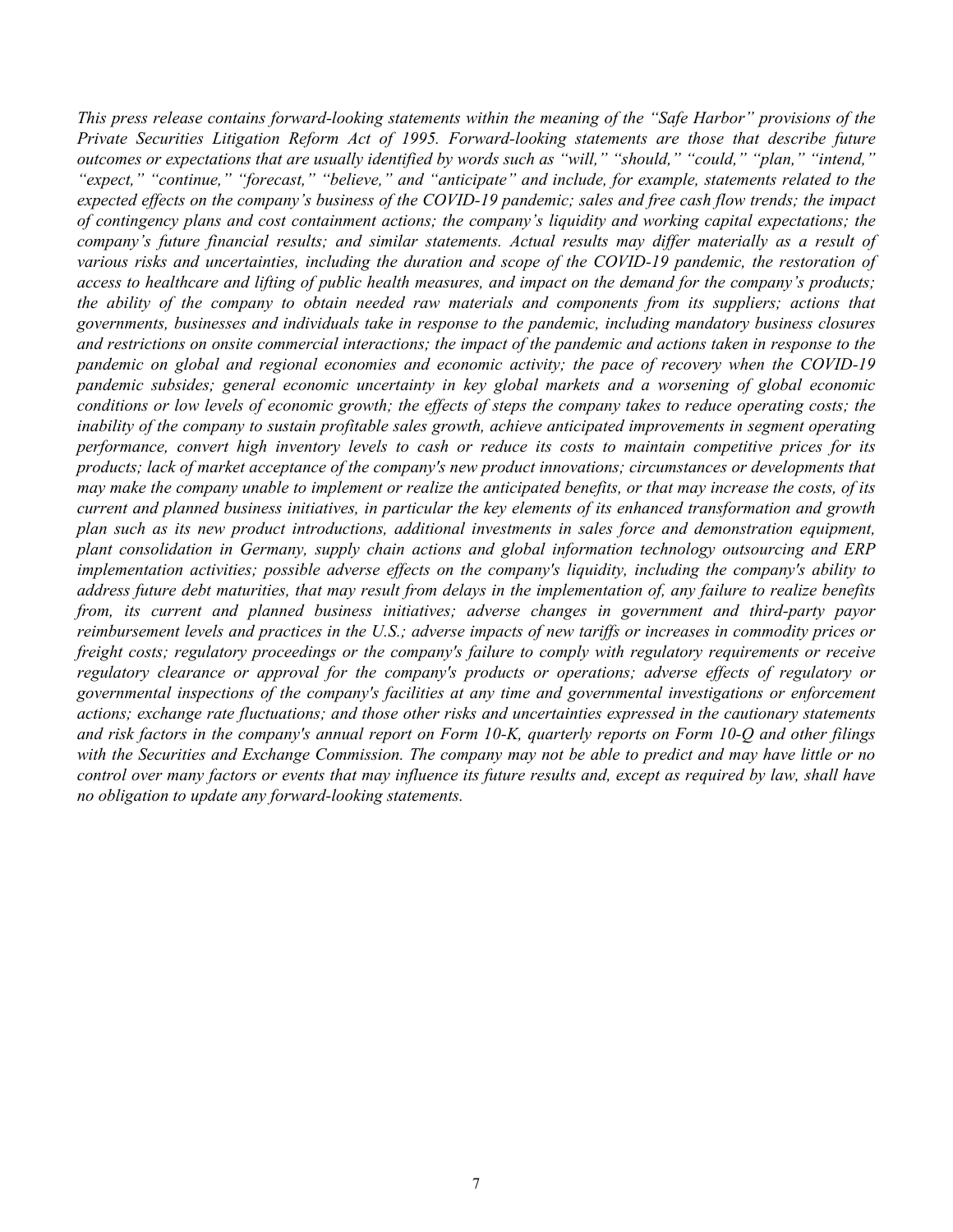#### **INVACARE CORPORATION AND SUBSIDIARIES CONDENSED CONSOLIDATED STATEMENT OF INCOME (LOSS) - (UNAUDITED)**

| (In thousands, except per share data)                                  |               | Three Months Ended |               |             | <b>Six Months Ended</b> |             |              |           |  |
|------------------------------------------------------------------------|---------------|--------------------|---------------|-------------|-------------------------|-------------|--------------|-----------|--|
|                                                                        |               | June 30            |               |             |                         | June 30     |              |           |  |
|                                                                        |               | 2020               |               | 2019        |                         | 2020        |              | 2019      |  |
| Net sales                                                              | $\mathbf S$   | 196,300            | $\mathcal{S}$ | 235,858     | $\mathbb{S}$            | 414,740     | $\mathbb{S}$ | 459,277   |  |
| Cost of products sold                                                  |               | 139,650            |               | 170,792     |                         | 295,102     |              | 332,756   |  |
| <b>Gross Profit</b>                                                    |               | 56,650             |               | 65,066      |                         | 119,638     |              | 126,521   |  |
| Selling, general and administrative expenses                           |               | 57,404             |               | 68,255      |                         | 119,142     |              | 133,496   |  |
| Gain on sale of business                                               |               | (200)              |               |             |                         | (9,790)     |              |           |  |
| Charges related to restructuring activities                            |               | 1,685              |               | 1,321       |                         | 3,077       |              | 2,013     |  |
| <b>Operating Income (Loss)</b>                                         |               | (2,239)            |               | (4,510)     |                         | 7,209       |              | (8,988)   |  |
| Net gain on convertible debt derivatives                               |               |                    |               | (1, 470)    |                         |             |              | (1, 197)  |  |
| Loss on debt extinguishment including debt finance<br>charges and fees |               | 6,599              |               |             |                         | 6,599       |              |           |  |
| Interest expense - net                                                 |               | 7,031              |               | 7,602       |                         | 13,647      |              | 14,787    |  |
| <b>Loss before Income Taxes</b>                                        |               | (15,869)           |               | (10,642)    |                         | (13,037)    |              | (22, 578) |  |
| Income tax provision                                                   |               | 750                |               | 2,075       |                         | 2,850       |              | 4,025     |  |
| <b>Net Loss</b>                                                        |               | (16,619)           |               | (12,717)    |                         | (15, 887)   |              | (26, 603) |  |
| <b>Net Loss per Share-Basic</b>                                        | \$            | $(0.48)$ \$        |               | $(0.38)$ \$ |                         | $(0.47)$ \$ |              | (0.79)    |  |
| Weighted Average Shares Outstanding-Basic                              |               | 34,437             |               | 33,749      |                         | 34,111      |              | 33,527    |  |
| Net Loss per Share—Assuming Dilution *                                 | $\mathsf{\$}$ | $(0.48)$ \$        |               | $(0.38)$ \$ |                         | $(0.47)$ \$ |              | (0.79)    |  |
| Weighted Average Shares Outstanding—Assuming<br>Dilution               |               | 34,479             |               | 33,764      |                         | 34,198      |              | 33,539    |  |

\* Net loss per share assuming dilution calculated using weighted average shares outstanding - basic for periods in which there is a loss.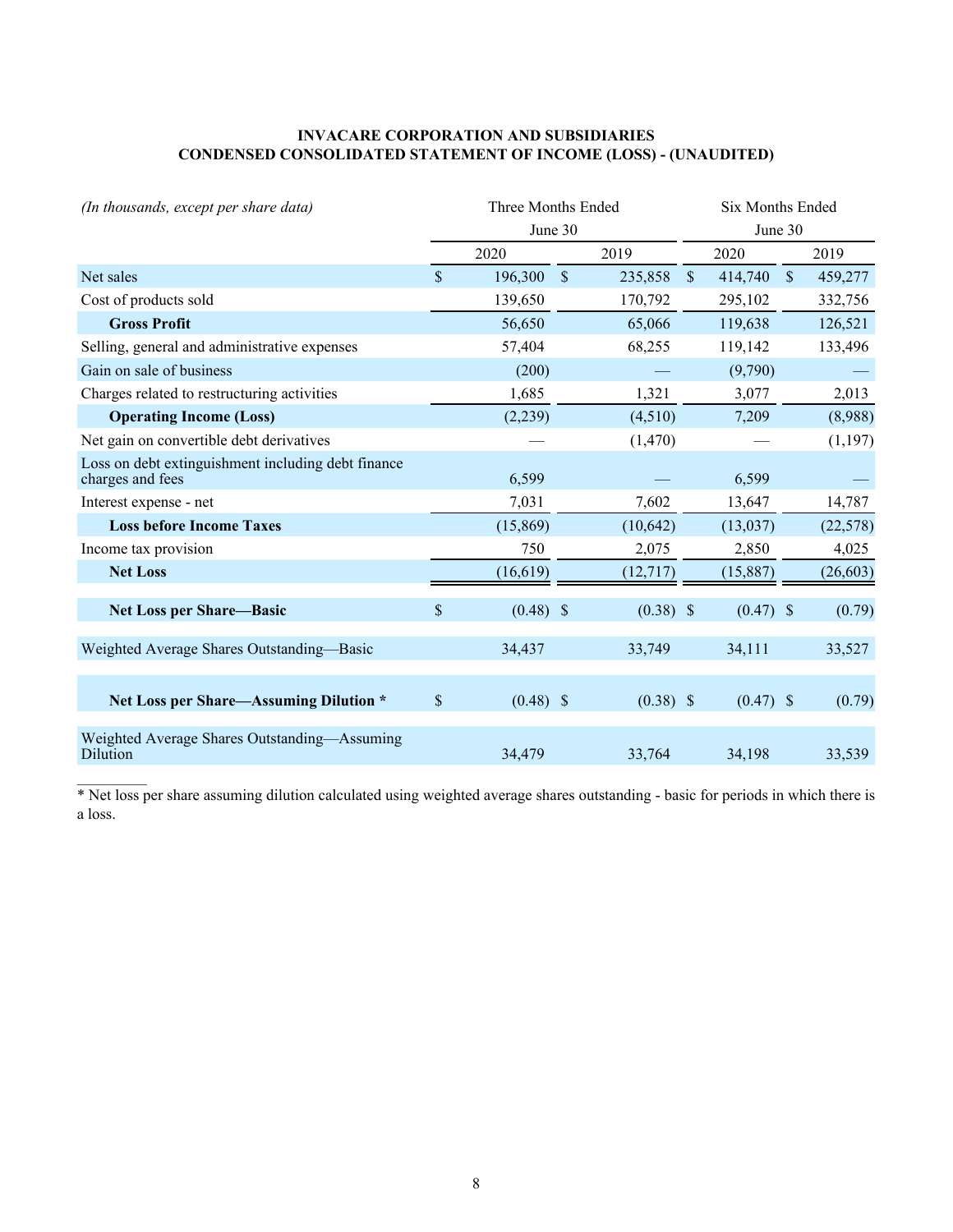#### **INVACARE CORPORATION AND SUBSIDIARIES RECONCILIATION OF NET INCOME (LOSS) PER SHARE TO ADJUSTED NET LOSS PER SHARE(c)**

| (In thousands, except per share data)                                             | Three Months Ended |              |  |               |  | Six Months Ended |      |           |  |  |
|-----------------------------------------------------------------------------------|--------------------|--------------|--|---------------|--|------------------|------|-----------|--|--|
|                                                                                   |                    | June 30      |  |               |  | June 30          |      |           |  |  |
|                                                                                   |                    | 2020         |  | 2019          |  | 2020             |      | 2019      |  |  |
| Net loss per share - assuming dilution*                                           | \$                 | $(0.48)$ \$  |  | $(0.38)$ \$   |  | $(0.47)$ \$      |      | (0.79)    |  |  |
| Weighted average shares outstanding-assuming<br>dilution                          |                    | 34,437       |  | 33,749        |  | 34,111           |      | 33,527    |  |  |
| Net loss                                                                          |                    | (16,619)     |  | (12,717)      |  | (15,887)         |      | (26, 603) |  |  |
| Income tax provision                                                              |                    | 750          |  | 2,075         |  | 2,850            |      | 4,025     |  |  |
| <b>Loss before Income Taxes</b>                                                   |                    | (15,869)     |  | (10,642)      |  | (13,037)         |      | (22, 578) |  |  |
| Amortization of discount on convertible debt                                      |                    | 2,862        |  | 3,566         |  | 5,594            |      | 6,665     |  |  |
| Gain on sale of business                                                          |                    | (200)        |  |               |  | (9,790)          |      |           |  |  |
| Net gain on convertible debt derivatives                                          |                    |              |  | (1, 470)      |  |                  |      | (1, 197)  |  |  |
| Loss on debt extinguishment including debt finance<br>charges and associated fees |                    | 6,599        |  |               |  | 6,599            |      |           |  |  |
| <b>Adjusted Loss before Income Taxes</b>                                          |                    | (6,608)      |  | (8, 546)      |  | (10, 634)        |      | (17, 110) |  |  |
| <b>Adjusted Income Taxes</b>                                                      |                    | 750          |  | 2,075         |  | 3,838            |      | 4,025     |  |  |
| <b>Adjusted Net Loss</b> <sup>(f)</sup>                                           |                    | $(7,358)$ \$ |  | $(10,621)$ \$ |  | $(14, 472)$ \$   |      | (21, 135) |  |  |
|                                                                                   |                    |              |  |               |  |                  |      |           |  |  |
| Weighted Average Shares Outstanding - Assuming<br>Dilution                        |                    | 34,437       |  | 33,749        |  | 34,111           |      | 33,527    |  |  |
| <b>Adjusted Net Loss per Share<sup>(c)</sup></b> - Assuming<br>Dilution*          |                    | (0.21)       |  | $(0.31)$ \$   |  | (0.42)           | - \$ | (0.63)    |  |  |

*"Adjusted net loss per share" and "adjusted net loss" are non-GAAP financial measures, which are defined at the end of this press release.* 

\*Net loss per share assuming dilution and adjusted net loss per share<sup>(c)</sup> assuming dilution are calculated using weighted average shares outstanding - basic for periods in which there is a loss.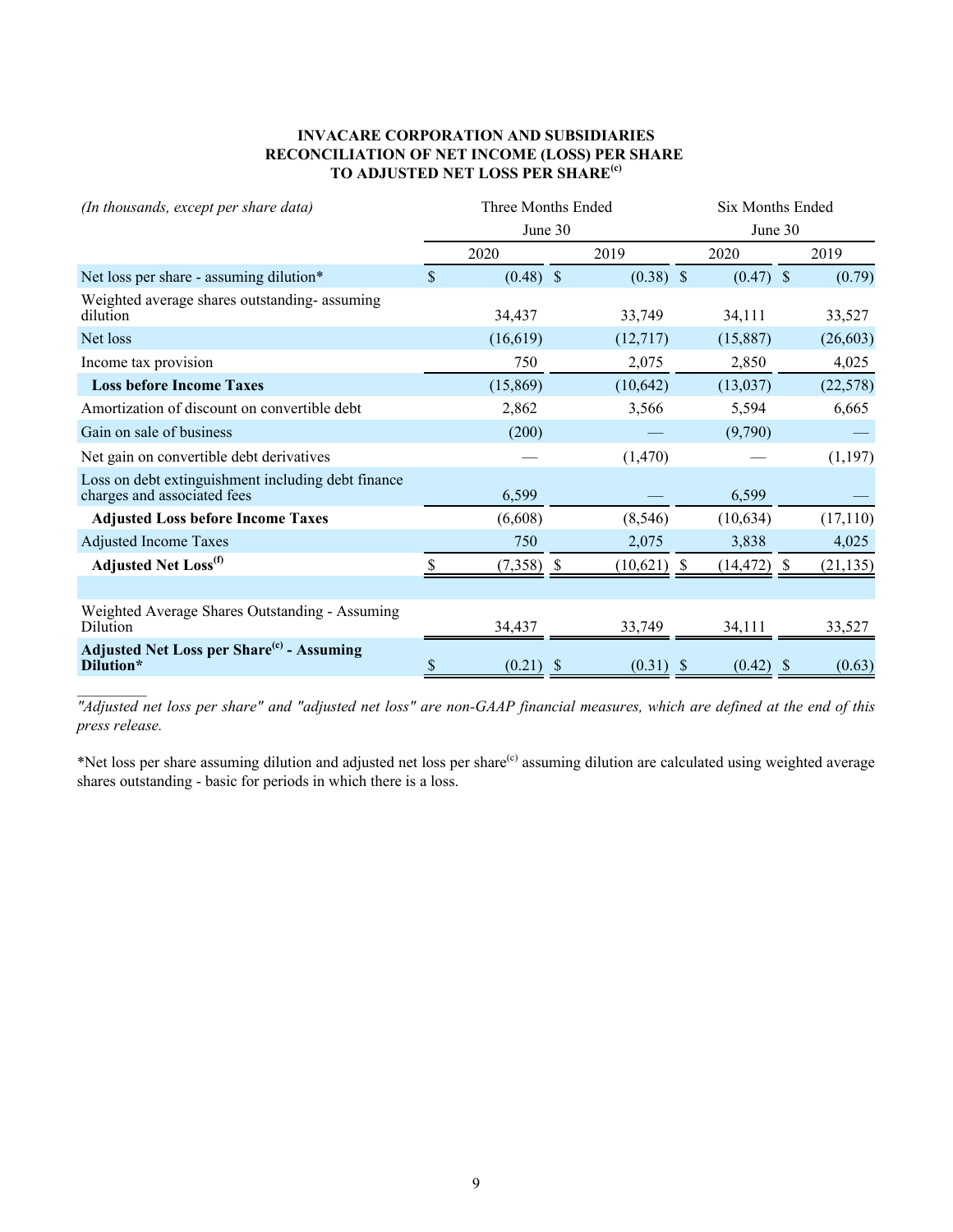#### **INVACARE CORPORATION AND SUBSIDIARIES RECONCILIATION OF NET INCOME (LOSS) TO ADJUSTED EBITDA(d)**

|                                                                                   | Three Months Ended  |               | Six Months Ended |  |           |  |  |
|-----------------------------------------------------------------------------------|---------------------|---------------|------------------|--|-----------|--|--|
| (In thousands)                                                                    | June 30             |               | June 30          |  |           |  |  |
|                                                                                   | 2020                | 2019          | 2020             |  | 2019      |  |  |
| Net Loss                                                                          | \$<br>$(16,619)$ \$ | $(12,717)$ \$ | $(15,887)$ \$    |  | (26, 603) |  |  |
| Income tax provision                                                              | 750                 | 2,075         | 2,850            |  | 4,025     |  |  |
| Interest expense - net                                                            | 7,031               | 7,602         | 13,647           |  | 14,787    |  |  |
| Loss on debt extinguishment including debt finance charges and<br>associated fees | 6,599               |               | 6,599            |  |           |  |  |
| Net gain on convertible debt derivatives                                          |                     | (1,470)       |                  |  | (1,197)   |  |  |
| Operating Income (Loss)                                                           | (2,239)             | (4,510)       | 7,209            |  | (8,988)   |  |  |
| Gain on sale of business                                                          | (200)               |               | (9,790)          |  |           |  |  |
| Depreciation and amortization                                                     | 3,253               | 3,911         | 6,660            |  | 7,809     |  |  |
| <b>EBITDA</b>                                                                     | 814                 | (599)         | 4,079            |  | (1,179)   |  |  |
| Charges related to restructuring activities                                       | 1,685               | 1,321         | 3,077            |  | 2,013     |  |  |
| Share-based compensation expense                                                  | 4,126               | 2,873         | 5,326            |  | 4,303     |  |  |
| Adjusted EBITDA <sup>(d)</sup>                                                    | 6,625               | 3,595         | 12,482           |  | 5,137     |  |  |

*"Adjusted EBITDA*(d)*" is a non-GAAP financial measure, which is defined at the end of this press release.*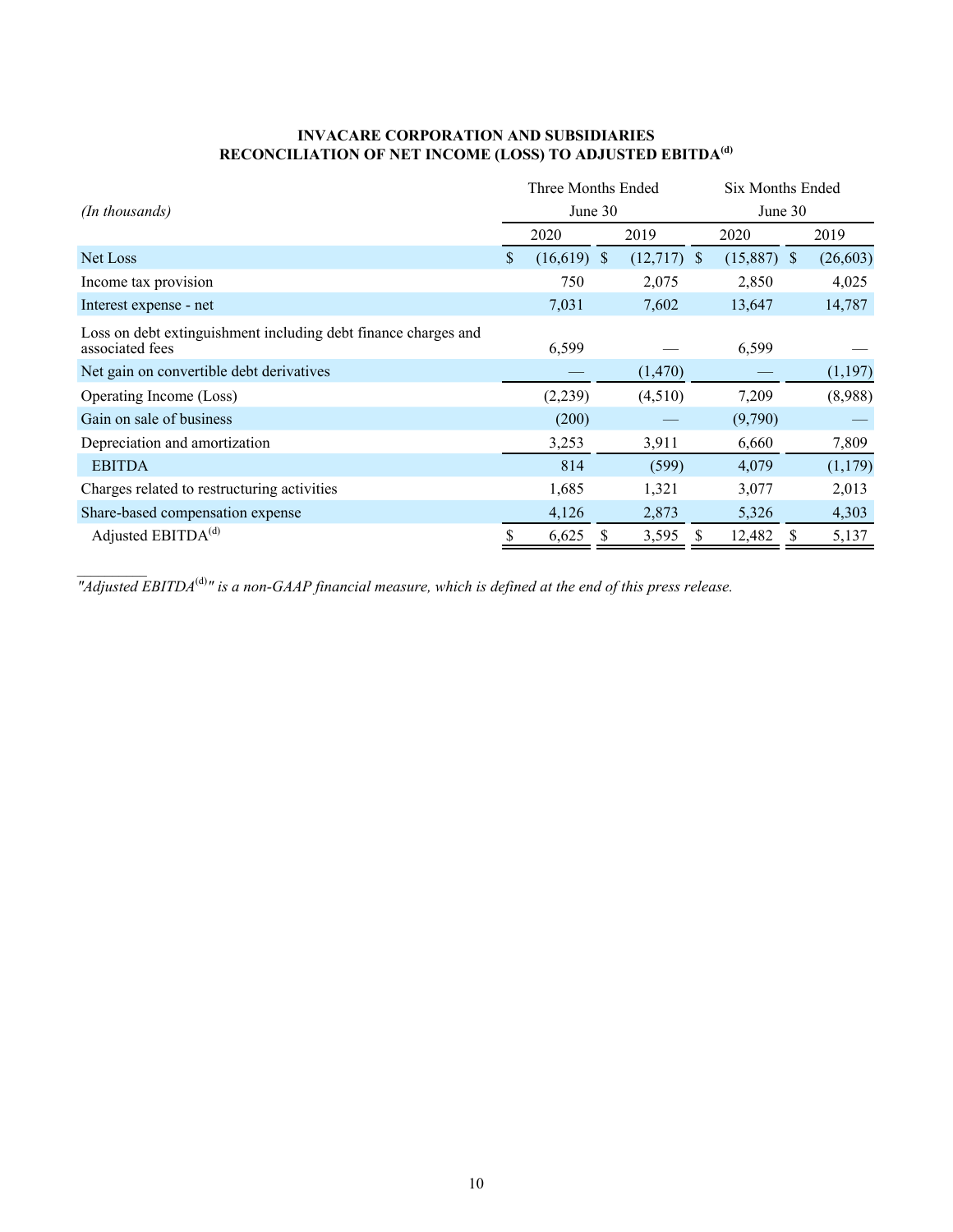#### **INVACARE CORPORATION AND SUBSIDIARIES BUSINESS SEGMENTS (UNAUDITED)**

The company operates in two primary business segments: North America and Europe with each selling the company's primary product categories, which includes: lifestyle, mobility and seating and respiratory therapy products. Sales in Asia Pacific, which do not meet the quantitative criteria for determining reportable segments, are reported in All Other and include products similar to those sold in North America and Europe. Intersegment revenue for reportable segments was \$26,434,000 and \$53,671,000 for the three and six months ended June 30, 2020 compared to \$26,007,000 and \$53,123,000 for the three and six months ended June 30, 2019. The accounting principles applied at the operating segment level are generally the same as those applied at the consolidated financial statement level. Intersegment sales are eliminated in consolidation.

The information by segment is as follows:

| (In thousands)                                                            |                           | Three Months Ended<br>June 30 |               |           |               |              |              | Six Months Ended<br>June 30 |              |              |
|---------------------------------------------------------------------------|---------------------------|-------------------------------|---------------|-----------|---------------|--------------|--------------|-----------------------------|--------------|--------------|
|                                                                           |                           | 2020                          |               | 2019      |               | Change       |              | 2020                        | 2019         | Change       |
| Revenues from external customers                                          |                           |                               |               |           |               |              |              |                             |              |              |
| Europe                                                                    | $\mathbf{\hat{S}}$        | 101,894                       | $\mathbb{S}$  | 133,991   | $\mathbb{S}$  | (32,097)     |              | \$222,862                   | \$258,835    | \$ (35,973)  |
| North America                                                             |                           | 86,569                        |               | 89,553    |               | (2,984)      |              | 173,540                     | 175,797      | (2, 257)     |
| All Other (sales in Asia Pacific)                                         |                           | 7,837                         |               | 12,314    |               | (4, 477)     |              | 18,338                      | 24,645       | (6,307)      |
| Consolidated                                                              | S                         | 196,300                       | S.            | 235,858   | -S            | (39, 558)    | <sup>S</sup> | 414,740                     | \$459,277    | \$ (44,537)  |
|                                                                           |                           |                               |               |           |               |              |              |                             |              |              |
| Operating income (loss)                                                   |                           |                               |               |           |               |              |              |                             |              |              |
| Europe                                                                    | $\mathsf{\$}$             | 2,174                         | $\mathcal{S}$ | 5,470     | $\mathcal{S}$ | $(3,296)$ \$ |              | 9,024                       | 11,252<br>\$ | (2,228)<br>S |
| North America                                                             |                           | 4,812                         |               | (1,243)   |               | 6,055        |              | 2,767                       | (5,622)      | 8,389        |
| All Other*                                                                |                           | (7,740)                       |               | (7, 416)  |               | (324)        |              | (11,295)                    | (12,605)     | 1,310        |
| Charge related to restructuring<br>activities                             |                           | (1,685)                       |               | (1,321)   |               | (364)        |              | (3,077)                     | (2,013)      | (1,064)      |
| Gain on sale of business                                                  |                           | 200                           |               |           |               | 200          |              | 9,790                       |              | 9,790        |
| Consolidated operating income (loss)                                      |                           | (2,239)                       |               | (4,510)   |               | 2,271        |              | 7,209                       | (8,988)      | 16,197       |
| Net gain on convertible debt<br>derivatives                               |                           |                               |               | 1,470     |               | (1, 470)     |              |                             | 1,197        | (1, 197)     |
| Loss on debt extinguishment<br>including debt finance charges and<br>fees |                           | (6, 599)                      |               |           |               | (6, 599)     |              | (6, 599)                    |              | (6, 599)     |
| Net interest expense                                                      |                           | (7,031)                       |               | (7,602)   |               | 571          |              | (13, 647)                   | (14, 787)    | 1,140        |
| Loss before income taxes                                                  | $\boldsymbol{\mathsf{S}}$ | (15,869)                      | \$            | (10, 642) | \$            | (5,227)      |              | (13,037)                    | \$(22,578)   | 9,541<br>\$  |

\* "All Other" consists of operating income (loss) associated with the company's businesses in the Asia Pacific region and unallocated corporate selling, general and administrative ("SG&A") expenses and intersegment eliminations, which do not meet the quantitative criteria for determining reportable segments.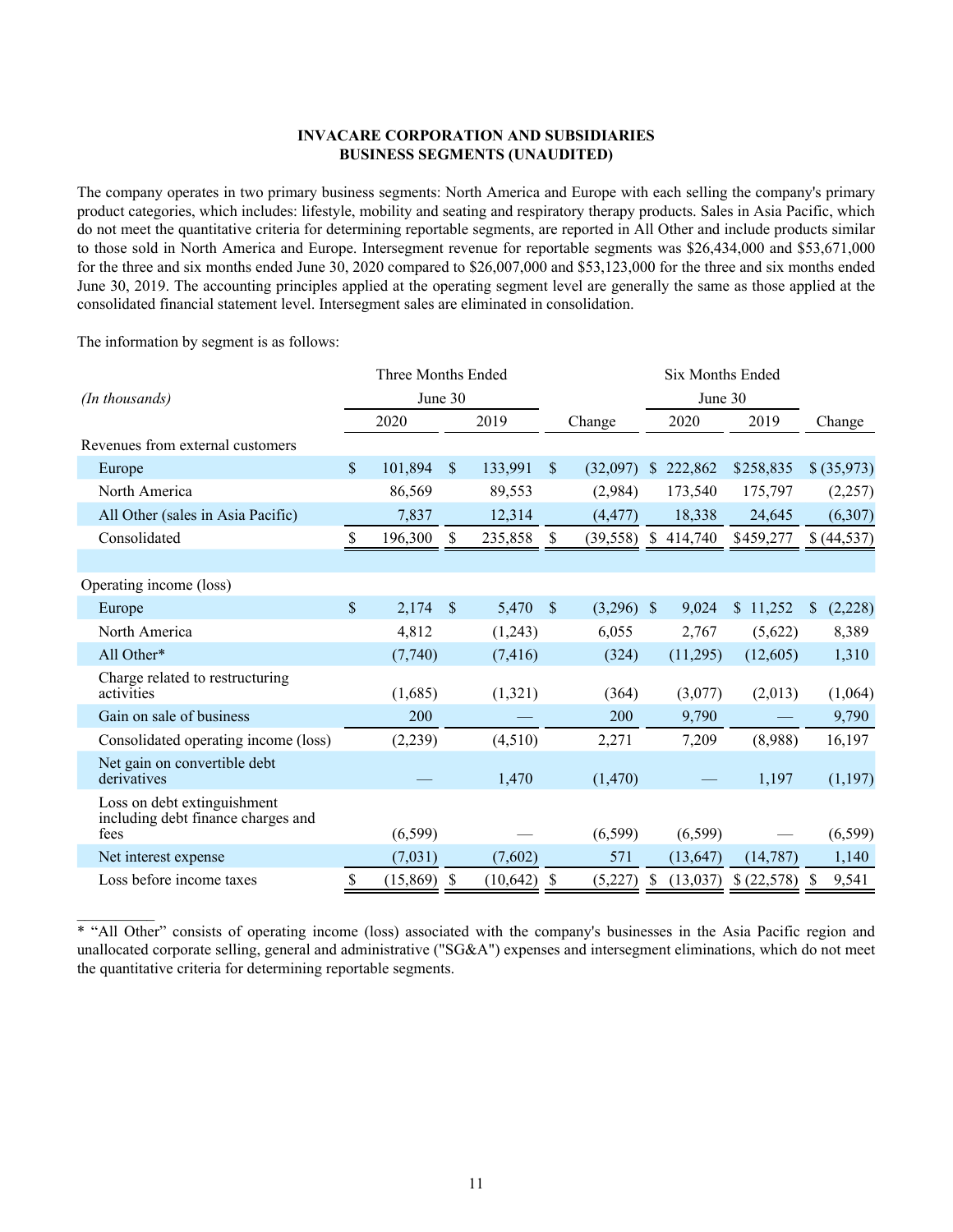#### **INVACARE CORPORATION AND SUBSIDIARIES BUSINESS SEGMENT NET SALES (UNAUDITED)**

The following table provides net sales changes by segment as reported and as adjusted to exclude the impact of foreign exchange translation and divestitures (constant currency net sales<sup>(a)</sup>) for the three-month and six-month periods referenced below. The current year constant currency net sales are translated using the prior year's foreign exchange rates. These amounts are then compared to the prior year's sales to calculate the constant currency net sales change.

Three months ended June 30, 2020 compared to June 30, 2019:

|                                   | Reported   | Foreign Exchange<br>Translation<br>Impact | Divestiture Impact | Constant<br>Currency |
|-----------------------------------|------------|-------------------------------------------|--------------------|----------------------|
| Europe                            | $(24.0)\%$ | $(3.3)\%$                                 | $- \frac{9}{6}$    | $(20.7)\%$           |
| North America                     | (3.3)      | (0.3)                                     |                    | (3.0)                |
| All Other (sales in Asia Pacific) | (36.4)     | (7.1)                                     | (37.4)             | 8.1                  |
| Consolidated                      | (16.8)     | (1.9)                                     | (2.0)              | (12.9)               |

Six months ended June 30, 2020 compared to June 30, 2019:

|                                   | Reported   | Foreign Exchange<br>Translation<br>Impact | Divestiture Impact | Constant<br>Currency |
|-----------------------------------|------------|-------------------------------------------|--------------------|----------------------|
| Europe                            | $(13.9)\%$ | $(2.9)\%$                                 | $-$ %              | $(11.0)\%$           |
| North America                     | (1.3)      | (0.2)                                     |                    | (1.1)                |
| All Other (sales in Asia Pacific) | (25.6)     | (6.2)                                     | (24.1)             | 4.7                  |
| Consolidated                      | (9.7)      | (1.9)                                     | (1.3)              | (6.5)                |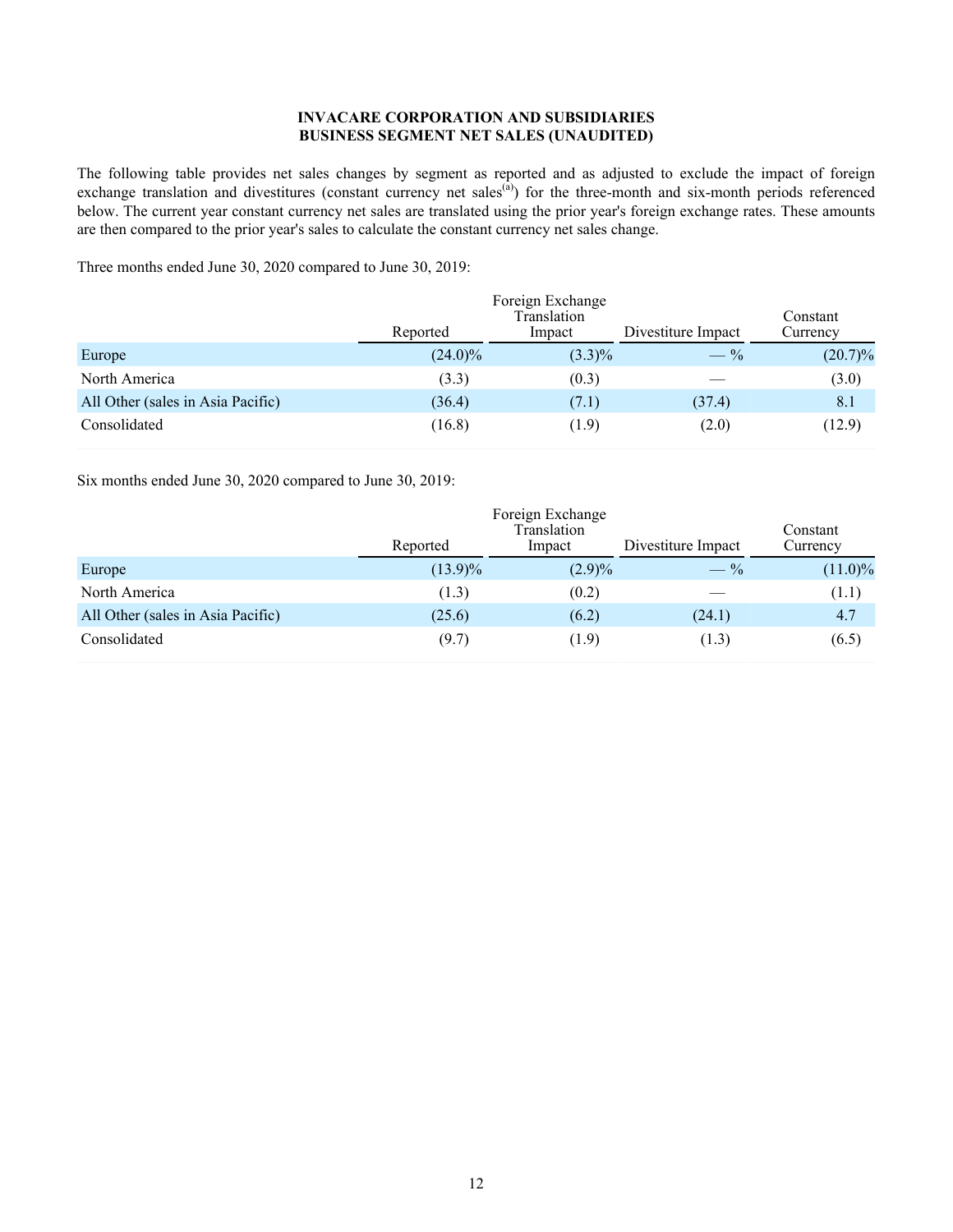#### **INVACARE CORPORATION AND SUBSIDIARIES CONDENSED CONSOLIDATED BALANCE SHEET (UNAUDITED)**

| (In thousands)                                                  |               | June 30,<br>2020 |               | December 31,<br>2019 |  |  |
|-----------------------------------------------------------------|---------------|------------------|---------------|----------------------|--|--|
| <b>Assets</b>                                                   |               |                  |               |                      |  |  |
| <b>Current Assets</b>                                           |               |                  |               |                      |  |  |
| Cash and cash equivalents                                       | \$            | 104,192          | $\mathcal{S}$ | 80,063               |  |  |
| Trade receivables, net                                          |               | 93,854           |               | 116,669              |  |  |
| Installment receivables, net                                    |               | 403              |               | 736                  |  |  |
| Inventories, net                                                |               | 148,286          |               | 120,500              |  |  |
| Other current assets                                            |               | 45,375           |               | 37,909               |  |  |
| <b>Total Current Assets</b>                                     |               | 392,110          |               | 355,877              |  |  |
| <b>Other Assets</b>                                             |               | 3,882            |               | 4,216                |  |  |
| <b>Intangibles</b>                                              |               | 26,178           |               | 26,447               |  |  |
| Property and Equipment, net                                     |               | 47,557           |               | 46,607               |  |  |
| <b>Financing Lease Assets, net</b>                              |               | 25,528           |               | 26,900               |  |  |
| <b>Operating Lease Assets, net</b>                              |               | 15,928           |               | 18,676               |  |  |
| Goodwill                                                        |               | 374,957          |               | 373,403              |  |  |
| <b>Total Assets</b>                                             | $\mathcal{S}$ | 886,140          | $\mathcal{S}$ | 852,126              |  |  |
| <b>Liabilities and Shareholders' Equity</b>                     |               |                  |               |                      |  |  |
| <b>Current Liabilities</b>                                      |               |                  |               |                      |  |  |
| Accounts payable                                                | \$            | 105,533          | $\mathcal{S}$ | 88,003               |  |  |
| Accrued expenses                                                |               | 109,358          |               | 120,947              |  |  |
| Current taxes payable                                           |               | 1,449            |               | 345                  |  |  |
| Current portion of financing lease obligations                  |               | 2,341            |               | 2,514                |  |  |
| Current portion of operating lease obligations                  |               | 6,307            |               | 6,790                |  |  |
| Short-term debt and current maturities of long-term obligations |               | 52,968           |               | 58                   |  |  |
| <b>Total Current Liabilities</b>                                |               | 277,956          |               | 218,657              |  |  |
| <b>Long-Term Debt</b>                                           |               | 204,158          |               | 219,464              |  |  |
| <b>Long-Term Obligations - Financing Leases</b>                 |               | 25,376           |               | 26,480               |  |  |
| <b>Long-Term Obligations - Operating Leases</b>                 |               | 9,580            |               | 12,060               |  |  |
| <b>Other Long-Term Obligations</b>                              |               | 66,924           |               | 66,949               |  |  |
| <b>Shareholders' Equity</b>                                     |               | 302,146          |               | 308,516              |  |  |
| <b>Total Liabilities and Shareholders' Equity</b>               | \$            | 886,140          | $\mathcal{S}$ | 852,126              |  |  |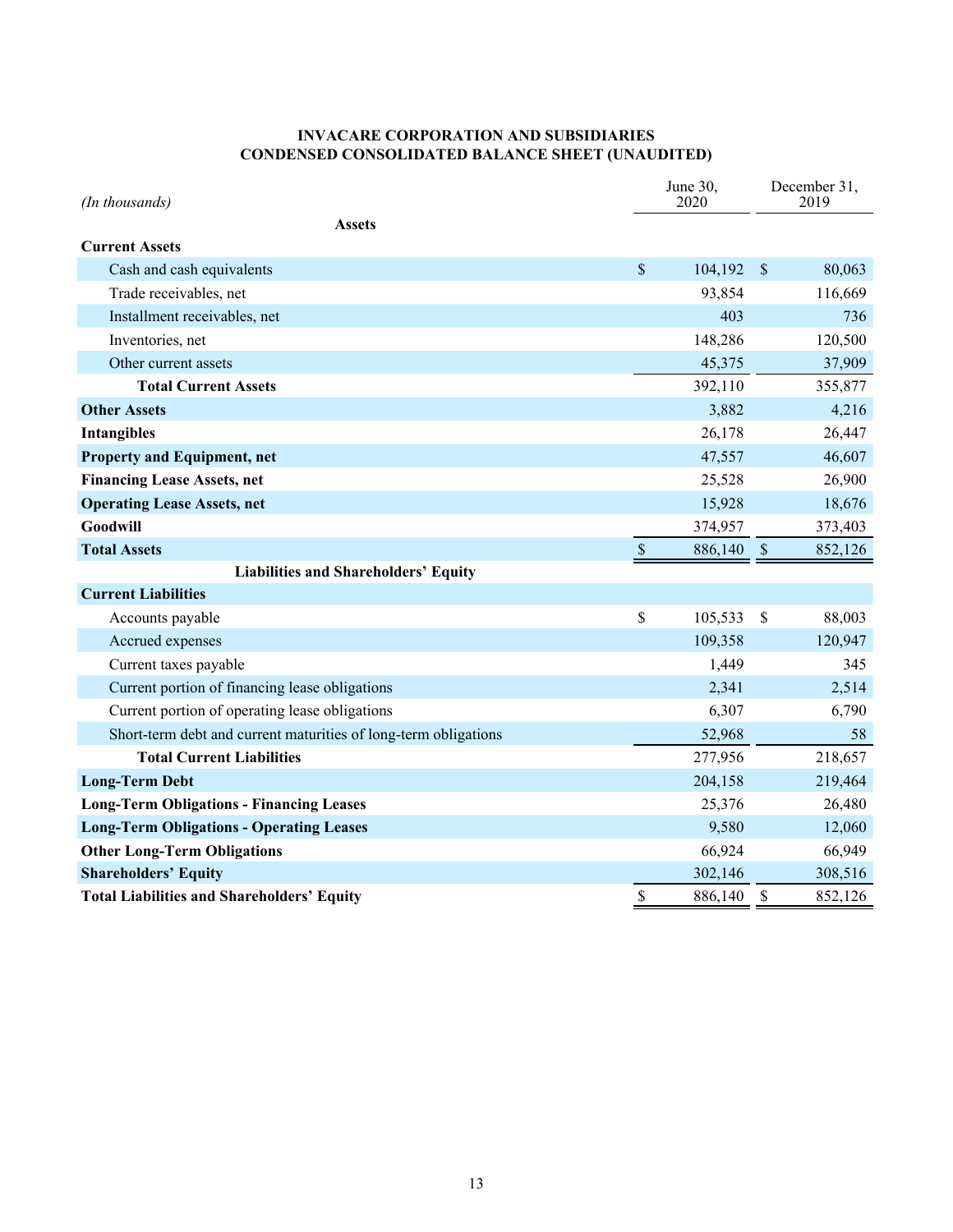#### **INVACARE CORPORATION AND SUBSIDIARIES RECONCILIATION FROM NET CASH PROVIDED (USED) BY OPERATING ACTIVITIES TO FREE CASH FLOW(e)**

|                                                  |               | Three Months Ended |      |            | Six Months Ended |              |      |           |  |
|--------------------------------------------------|---------------|--------------------|------|------------|------------------|--------------|------|-----------|--|
| (In thousands)                                   |               | June $30$          |      | June $301$ |                  |              |      |           |  |
|                                                  |               | 2020               | 2019 |            |                  | 2020         | 2019 |           |  |
| Net cash provided (used) by operating activities | <sup>\$</sup> | 6.514              | -S   | 2,735      | <sup>\$</sup>    | $(3,325)$ \$ |      | (19, 853) |  |
| Plus:                                            |               |                    |      |            |                  |              |      |           |  |
| Sales of property and equipment                  |               | 389                |      | 44         |                  | 393          |      | 64        |  |
| Less:                                            |               |                    |      |            |                  |              |      |           |  |
| Purchases of property and equipment              |               | (8,758)            |      | (2,509)    |                  | (10, 879)    |      | (4,321)   |  |
| Free Cash $Flow(e)$                              |               | (1, 855)           |      | 270        |                  | (13, 811)    |      | (24, 110) |  |

*"Free Cash Flow(e) is a non-GAAP financial measure, which is defined at the end of this press release.*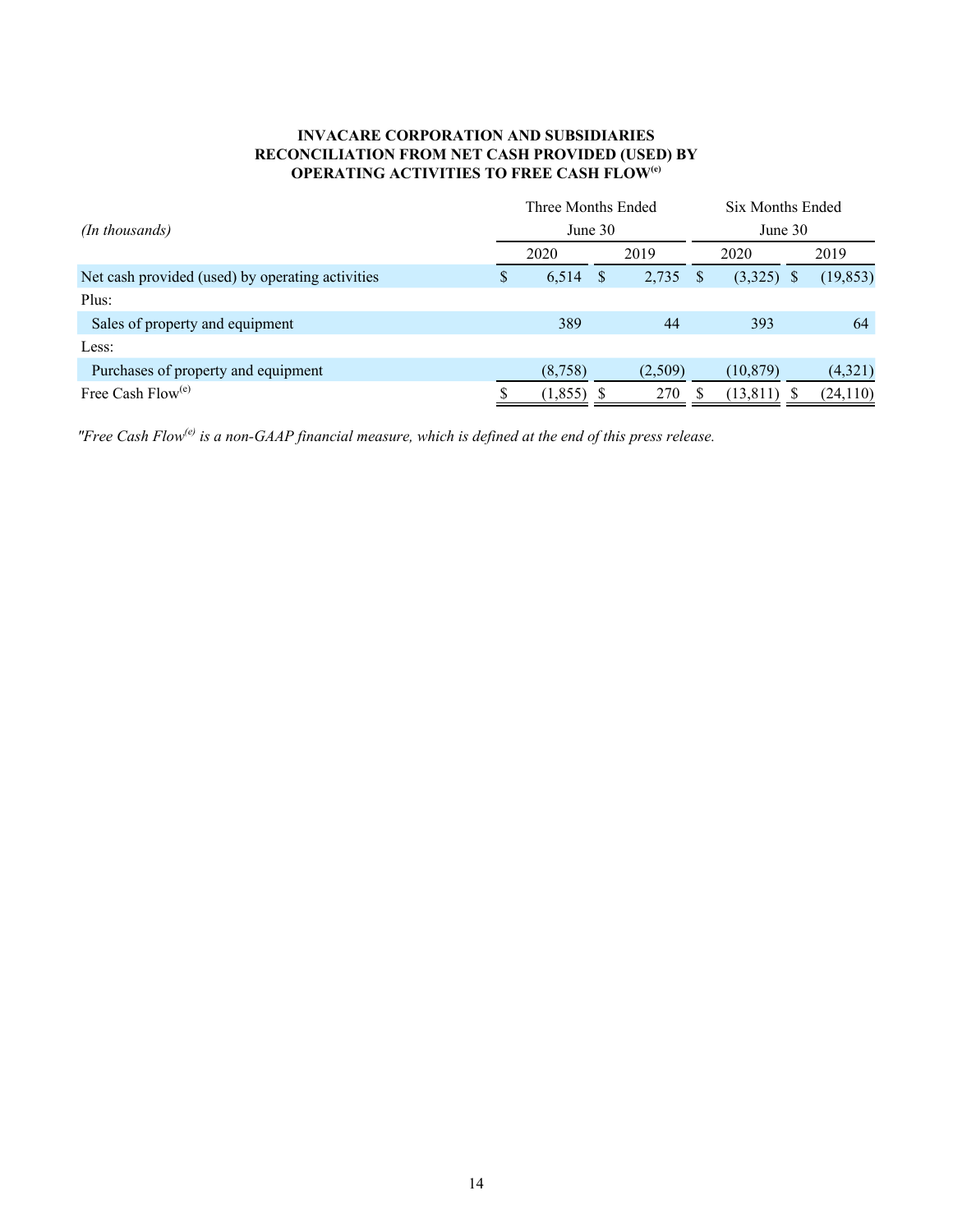#### **Definitions of Non-GAAP Financial Measures**

<sup>(a)</sup> "Constant currency net sales" is a non-GAAP financial measure, which is defined as net sales excluding the impact of foreign currency translation and further adjusted to exclude the impact of the sale of Dynamic Controls, which was sold in March 2020 and not deemed a discontinued operation for financial reporting purposes. The current year's functional constant currency net sales are translated using the prior year's foreign exchange rates. These amounts are then compared to the prior year's sales to calculate the constant currency net sales change. The "Business Segments Net Sales" table accompanying this press release compares net sales as reported and net sales excluding the effects of foreign exchange translation by segment and for the consolidated company for the three and six months ended June 30, 2020 and June 30, 2019, respectively. The company believes that this financial measure provides meaningful information for evaluating the core operating performance of the company. This financial measure is reconciled to the related GAAP financial measures in the "Business Segment Net Sales" table included in this press release.

(b) "Constant Currency SG&A" is a non-GAAP financial measure, which is defined as selling, general and administrative ("SG&A") expense excluding the impact of foreign currency translation and further adjusted to exclude the impact of the sale of Dynamic Controls, which was sold in March 2020 and not deemed a discontinued operation for financial reporting purposes. The current period's functional constant currency SG&A expenses are translated using the prior year's foreign exchange rates. These amounts are then compared to the prior year's SG&A expenses to calculate the constant currency SG&A expenses change.

 $^{(c)}$  "Adjusted net loss per share" is a non-GAAP financial measure, which is defined as adjusted net loss<sup>(f)</sup> divided by weighted average shares outstanding, assuming dilution. It should be noted that the company's definition of adjusted net loss per share may not be comparable to similar measures disclosed by other companies because not all companies and financial analysts calculate adjusted net loss per share in the same manner. The company believes that its exclusion adjustments are generally recognized by the industry in which it operates as relevant in computing Adjusted net loss per share as a supplementary non-GAAP financial measure used by financial analysts and others in the company's industry to meaningfully evaluate operating performance. This financial measure is reconciled to the related GAAP financial measure in the "Reconciliation of Net Earnings (Loss) Per Share to Adjusted Net Loss per Share" table included in this press release.

(d) "Adjusted EBITDA" is a non-GAAP financial measure, which is defined as earnings before interest, taxes, depreciation and amortization and calculated as net loss plus: income taxes, interest expense-net, net gain or loss on convertible debt derivatives, loss on debt extinguishment including debt finance charges and fees, net gain on sale of business, and depreciation and amortization, as further adjusted to exclude charges related to restructuring activities, and share-based compensation expense. It should be noted that the company's definition of Adjusted EBITDA may not be comparable to similar measures disclosed by other companies because not all companies and financial analysts calculate Adjusted EBITDA in the same manner. The company believes that this financial measure provides meaningful information which is used by financial analysts and others in the company's industry to evaluate the performance of the company. This financial measure is reconciled to the related GAAP financial measure in the "Reconciliation of Net Loss to Adjusted EBITDA" table included in this press release.

(e) "Free cash flow" is a non-GAAP financial measure, which is defined as net cash provided (used) by operating activities less purchases of property and equipment plus proceeds from sales of property and equipment. The company believes that this financial measure provides meaningful information for evaluating the overall financial performance of the company and its ability to repay debt or make future investments. This financial measure is reconciled to the related GAAP financial measure in the "Reconciliation from Net Cash Used by Operating Activities to Free Cash Flow" table included in this press release.

 $<sup>(f)</sup>$  "Adjusted net loss" is a non-GAAP financial measure, which is defined as net loss before income tax provision and excluding</sup> the amortization of convertible debt discounts recorded in interest expense (\$2.9 million and \$5.6 million pre-tax for the three and six months ended June 30, 2020 compared to \$3.6 million and \$6.7 million for the three and six months ended June 30, 2019), loss on debt extinguishment including debt finance charges and fees (net loss of \$6.6 million for the three and six months ended June 30, 2020), gain on sale of business (\$0.2 million and \$9.8 million pre-tax for the three and six months ended June 30, 2020), net gain on convertible debt derivatives (\$1.5 million and \$1.2 million for the three and six months ended June 30, 2019), and adjusted income taxes. Adjusted income taxes are computed as taxes as calculated for GAAP then adjusted for an expense or benefit at the statutory rate related to pretax adjustments related to locations without a valuation allowance, the exclusion of uncertain tax liabilities deemed not related to current operations or the exclusion of taxes related to nonrecurring sales of non-inventory product or entities on an intercompany basis as well as the impact from the sale of Dynamic Controls, which was sold in March 2020. (Note: The U.S. is in a full valuation allowance and accordingly, no tax